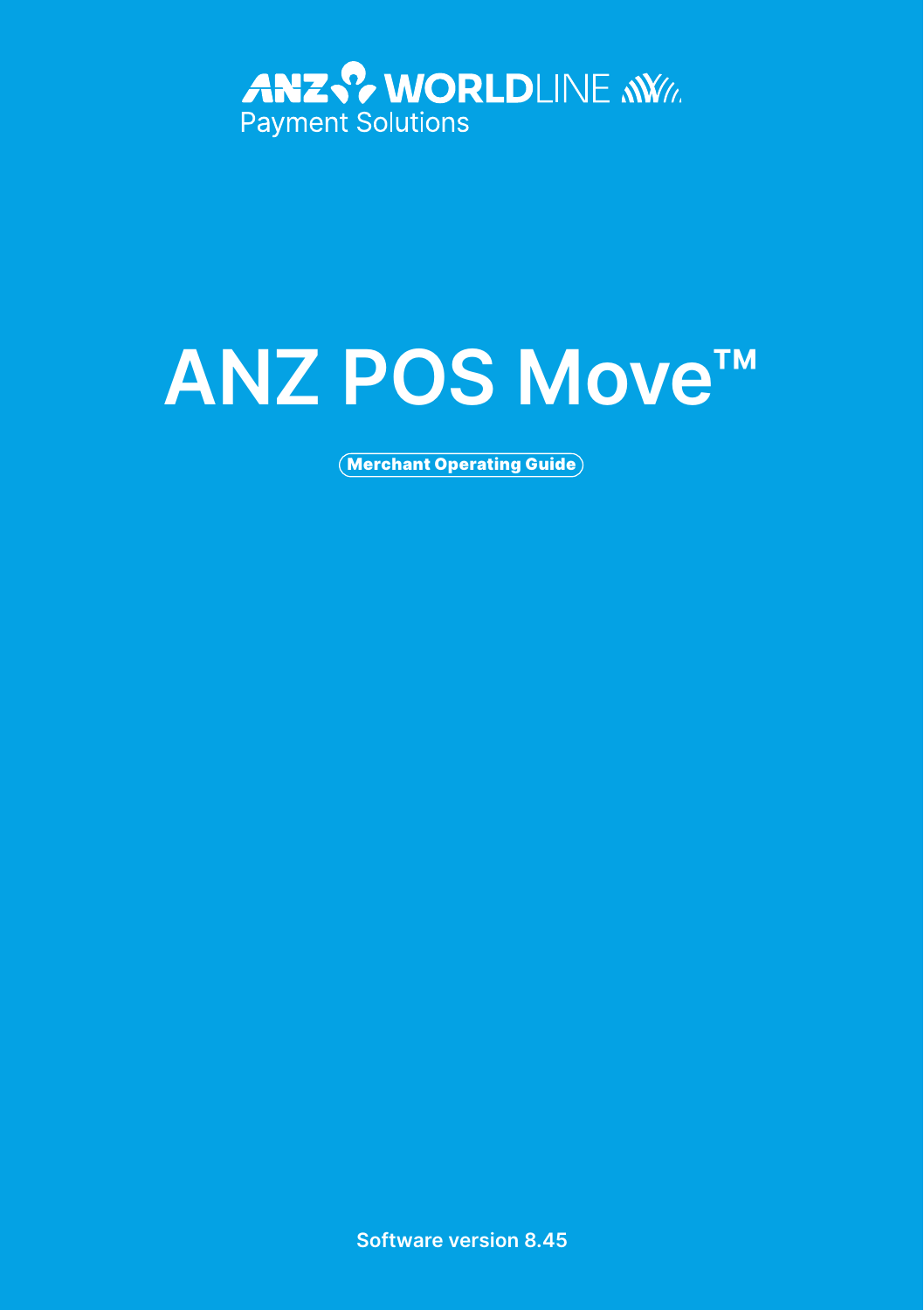# **Contents**

| 1.   | <b>Welcome</b>                                                | 4                 |
|------|---------------------------------------------------------------|-------------------|
| 1.1  | Merchant Agreement                                            | 4                 |
| 1.2  | <b>Important Contact Details</b>                              | 4                 |
| 1.3  | Authorisation                                                 | 4                 |
| 1.4  | <b>Floor Limits</b>                                           | 4                 |
| 1.5  | Change of Business Details                                    | 5                 |
| 2.   | <b>Cards You Can Accept</b>                                   | 6                 |
| З.   | <b>Passwords</b>                                              | 6                 |
| 3.1  | Forgotten Password                                            | 6                 |
| 4.   | <b>Merchant Cards</b>                                         | 7                 |
| 5.   | <b>Equipment Maintenance</b>                                  | 7                 |
| 6.   | <b>Stationery</b>                                             | 7                 |
| 7.   | <b>Fraud Minimisation</b>                                     | 8                 |
| 7.1  | Card Present Card Checklist                                   | 8                 |
| 7.2  | <b>Fraud Minimisation for Credit Cards</b>                    | 8                 |
| 7.3  | Fraud Minimisation for Debit Cards                            | 9                 |
| 7.4  | Cards Left at Premises                                        | 9                 |
| 8.   | <b>Handling Cardholder Information Securely &amp; PCI DSS</b> | 10                |
| 8.1  | PCI DSS - Payment Card Industry Data Security Standard        | 10                |
|      | 1)<br>Annual PCI DSS Assessment                               | 10                |
|      | 2)<br>Quarterly Network Vulnerability Scans                   | 10 <sup>°</sup>   |
| 8.2  | <b>Securing Transaction Records</b>                           | 11                |
| 9.   | <b>Errors and Disputes</b>                                    | $12 \overline{ }$ |
| 9.1  | <b>Typical Causes of Return and Corrections</b>               | 12                |
| 9.2  | Chargebacks                                                   | 12                |
| 10.  | <b>ANZ POS Move Terminal</b>                                  | 13                |
|      | 10.1 ANZ POS Move Terminal menu structure                     | 13                |
|      | 10.2 Terminal Features                                        | 14                |
| 10.3 | ANZ POS Move Basic Functions                                  | 15                |
|      | 10.4 Terminal Keypad                                          | 15                |
| 10.5 | Card Reader                                                   | 15                |
|      | 10.6 How to Load Printer Paper                                | 15                |
|      | 10.7 Battery                                                  | 15                |
|      | 10.8 How to Charge the Battery                                | 16                |
|      | 10.9 SIM Card                                                 | 16                |
|      | 10.10 Safety                                                  | 16                |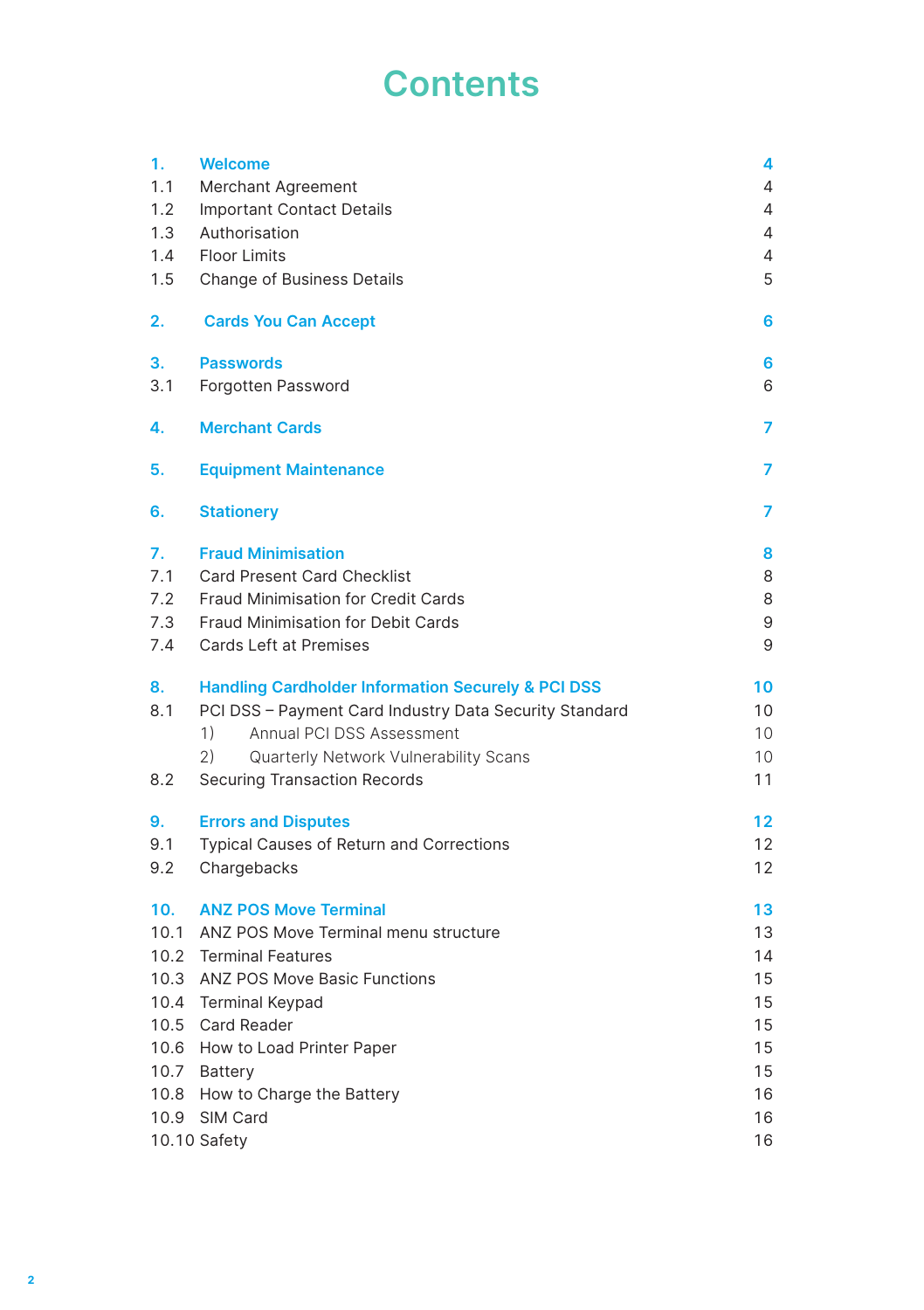| 11.  | <b>Processing a Sale</b><br>11.1 Processing a Sale - Contactless Card, Smartphone or Wearable (Purchase         | 17       |
|------|-----------------------------------------------------------------------------------------------------------------|----------|
|      | Amount less than \$100)                                                                                         | 17       |
|      | 11.2 Processing a Sale - Contactless Card, Smartphone or Wearable (Purchase                                     |          |
|      | Amount more than \$100)                                                                                         | 17<br>17 |
|      | 11.3 Processing a Sale with Cash-Out                                                                            |          |
| 11.5 | 11.4 Processing a Sale - Insert (EMV) and Swipe with PIN or Signature<br>Processing a Cash-Out Only Transaction | 18<br>18 |
| 12.  | <b>Refunds</b>                                                                                                  | 19       |
| 12.1 | Processing a Refund transaction                                                                                 | 20       |
| 13.  | <b>Pre-Authorisation</b>                                                                                        | 21       |
|      | 13.1 Processing a Pre-Authorisation                                                                             | 21       |
| 13.3 | 13.2 Pre-Authorisation Completion<br><b>Pre-Authorisation Cancel</b>                                            | 22<br>22 |
| 14.  | <b>Hand Key (Manual Entry) Processing</b>                                                                       | 23       |
| 14.1 | Processing a Hand key transaction With a Cardholder Present                                                     | 24       |
| 15.  | Mail Order / Telephone Order (MOTO)                                                                             | 24       |
| 15.1 | Processing a Mail order/Telephone Order transaction (Scheme Cards only)                                         | 25       |
| 16.  | <b>Settlement</b>                                                                                               | 25       |
| 16.1 | Initiate Manual Settlement                                                                                      | 26       |
| 17.  | <b>Print Transactions</b>                                                                                       | 26       |
|      | 17.1 Print Last Transaction                                                                                     | 26       |
| 18.  | <b>Print Reports</b>                                                                                            | 27       |
| 18.1 | Audit                                                                                                           | 27       |
|      | 18.2 Last Settlement                                                                                            | 27       |
|      | 18.3 Totals by Summary Totals                                                                                   | 27       |
|      | 18.4 Totals by Sub Total                                                                                        | 28       |
| 18.5 | <b>Review Batch</b>                                                                                             | 28       |
| 19.  | <b>Change Merchant Password</b>                                                                                 | 28       |
| 20.  | <b>Communication Options</b>                                                                                    | 29       |
| 20.1 | Switching to an alternative communication option                                                                | 29       |
| 21.  | <b>Configuring Communication Type</b>                                                                           | 29       |
| 21.1 | Set Up the Terminal for Broadband Internet via Ethernet Communication                                           | 29       |
| 21.2 | Set Up the Terminal for Broadband Internet via Wi-Fi Communication                                              | 29       |
| 21.3 | Pair the terminal and base for Bluetooth                                                                        | 30       |
| 22.  | <b>ANZ POS Move Terminal - Integrated</b>                                                                       | 30       |
| 22.1 | How to Install ANZ POS Move Terminal - Integrated                                                               | 30       |
| 23.  | <b>Common Terminal Error Messages</b>                                                                           | 33       |
| 24.  | <b>Filing and Retention of Transaction Records and Vouchers</b>                                                 | 35       |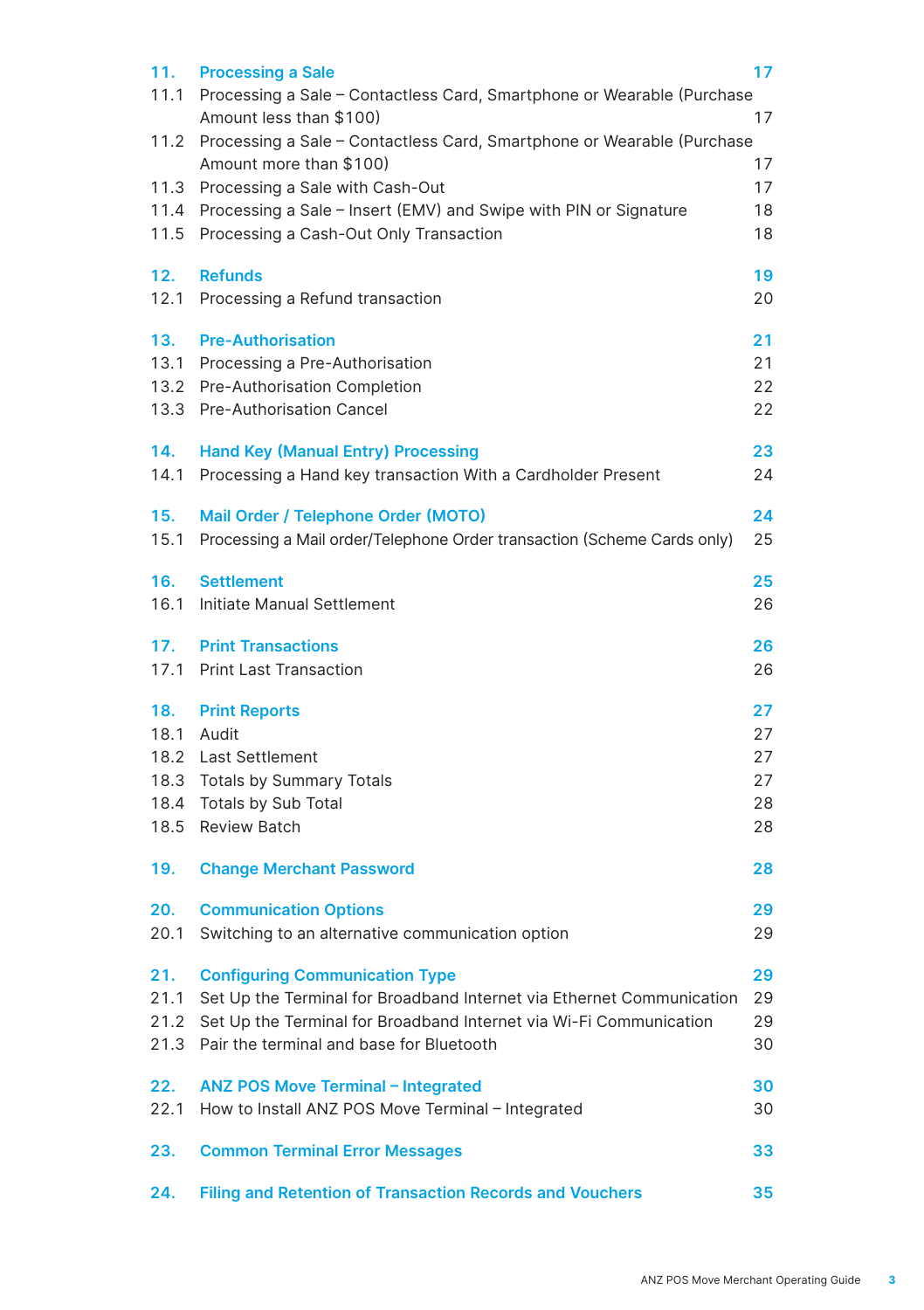# **1. Welcome**

<span id="page-3-0"></span>**We are excited to welcome you as an ANZ Worldline Payment Solutions Merchant and look forward to a long association with you. This Operating Guide provides you with information on cards you can accept, ways to reduce fraud and what to do if errors or disputes are incurred. Clear and easy-to-follow instructions on how to process transactions via your ANZ Worldline Payment Solutions Terminal are provided. Please take time to read this manual thoroughly and ensure that your staff read it too.**

## **1.1 MERCHANT AGREEMENT**

Your ANZ Worldline Payment Solutions Merchant Agreement contains valuable information and important requirements relating to operating procedures. Instructions in this Merchant Operating Guide form part of the Merchant Agreement and may be changed or replaced by us in accordance with the terms of the Merchant Agreement. ANZ Worldline Payment Solutions strongly recommends that you follow the security checks and procedures in this guide to assist in identifying and minimising fraudulent, invalid or unacceptable transactions. ANZ Worldline Payment Solutions may conduct an investigation if a transaction is believed to be fraudulent. The operators of the applicable card schemes may also conduct their own investigations. Your Merchant Agreement outlines the circumstances in which you will be liable for such transactions. If it is found that you have processed invalid or unacceptable transactions, you may be liable for the value of those transactions. Please refer to the ANZ Worldline Payment Solutions General Conditions for more details.

### **1.2 IMPORTANT CONTACT DETAILS**

**ANZ Worldline Payment Solutions**  (24 hours a day/7 days a week): 1800 039 025 or merchant@worldline.anz.com

### **Online Stationery Ordering:**

anzworldline.com.au

#### **Authorisation Centre:**

- • Credit Cards (Visa® and Mastercard®) 1800 999 205
- Charge Cards (Diners Club) 1800 331 112
- Charge Cards (American Express/JCB) 1300 363 614
- Debit Cards (Cheque/Savings Accounts) 1800 039 025

**Note:** Calls to 1800 numbers from a mobile phone will incur normal mobile phone charges. Phone authorisation not available for Union Pay.

### **1.3 AUTHORISATION**

Your terminal is designed to automatically seek authorisation from the cardholder's Card Issuer while processing an electronic transaction. Authorisation confirms that the card number is a valid card number and that there are sufficient funds in the account. Despite a transaction being 'authorised', the merchant bears the risk that the customer is not the true cardholder. Authorisation does not amount to verification that the transaction is genuine nor does it authenticate the customer.

- Authorisation of the transaction does not mean that the true cardholder has authorised the transaction
- • Authorisation does not protect the merchant from chargebacks
- ANZ Worldline Payment Solutions cannot guarantee that a transaction has been conducted by the true cardholder.

#### **Authorisation Declined**

Where an authorisation is declined, please seek an alternative method of payment. If the customer cannot pay, the goods should be reclaimed. For goods that cannot be reclaimed (e.g. food items, petrol etc), request photographic identification such as a Driver's Licence or take a description of the person and arrange with the customer to provide an alternative method of payment. If unsuccessful, report the incident to the Police.

# **1.4 FLOOR LIMITS**

A Floor Limit is a dollar amount set for a particular type of card transaction processed via your Merchant Facility. Please note, Floor Limits relate to all transactions. Your Letter of Offer outlines all Authorised Floor Limits that are specific to your business. Some of these limits are specific to your business or industry, please insert these Authorised Floor Limits in the appropriate spaces provided.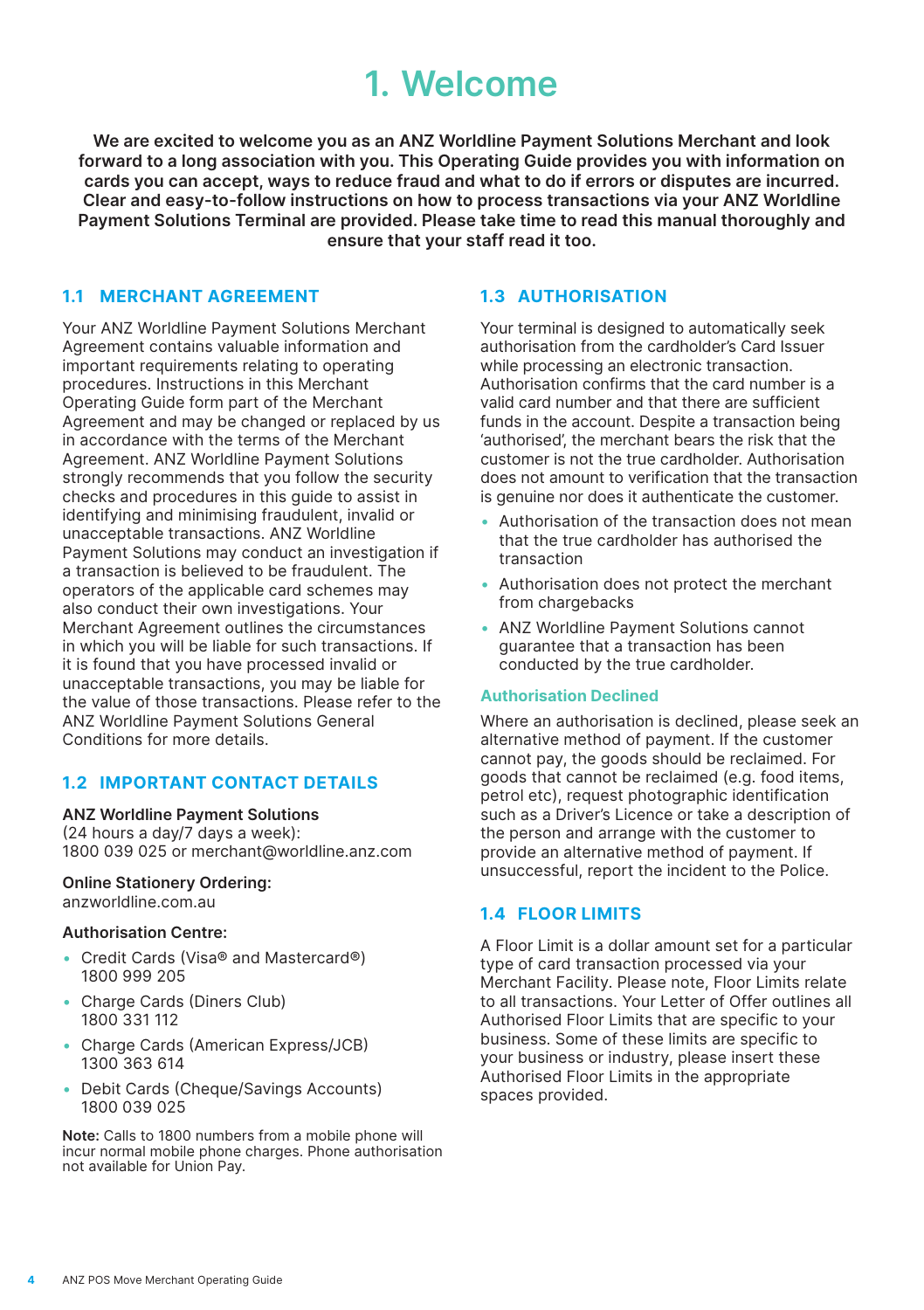### <span id="page-4-0"></span>**Authorised Floor Limits**

Credit Card Floor Limits (including Visa® and Mastercard® Debit transactions)

| Manual (Imprinter):           |  |
|-------------------------------|--|
| Internet:                     |  |
| Mail Order / Telephone Order: |  |

All Other Electronic Transactions:

**Note:** Please refer to your Merchant Agreement for further information on Floor Limits that apply to Manual Imprinter.

#### **Debit Card Floor Limits (not including Visa® and Mastercard® transactions)**

• All merchants cash/combined purchase/cash \$0

- Service stations, taxis/limousines, liquor and convenience stores \$60
- Supermarkets \$200
- All Other \$100.

#### **Charge Card Floor Limits**

Diners Club: 

American Express:

**Note:** A \$0 Floor Limit applies to all Hand Key Mail/ Telephone Order and eCommerce transactions.

You must phone the Authorisation Centre for transactions over your Authorised Floor Limit using the above phone numbers (refer to section 1.2) to verify if the account has sufficient funds available to cover the transaction. If approval is not obtained for transactions above your Authorised Floor Limit, you risk the transaction being charged back.

When you contact the Authorisation Centre, a transaction will be 'approved' or 'declined'. If declined, please advise the customer to contact the Card Issuer and seek an alternative method of payment.

**Note:** A transaction may still be charged back despite being authorised by the Authorisation Centre.

**Note:** A \$0 Floor Limit applies to all UnionPay transactions.

### **1.5 CHANGE OF BUSINESS DETAILS**

The General Conditions describe various situations in which you must notify us of a change to your circumstances.

Please visit [anzworldline.com.au](mailto:anzworldline.com.au?subject=) to complete and submit the respective form or contact ANZ Worldline Payment Solutions on 1800 039 025 if there are any changes to your:

- Business name and/or address
- Business type or activities including changes in the nature or mode of operation of your business
- Mailing address
- Ownership
- Bank/branch banking details
- Telephone or fax numbers
- Industry
- Email Address.

Should your business be sold, cease to trade or no longer require a Merchant Facility, please contact ANZ Worldline Payment Solutions on 1800 039 025.

The General Conditions set out your obligations when your business is sold, ceases to trade or no longer requires an ANZ Worldline Payment Solutions Merchant Facility.

You must ensure that all stationery, promotional material, transaction vouchers, card imprinters and equipment (including electronic terminals) are returned to ANZ Worldline Payment Solutions, based on the closure instructions provided by ANZ Worldline Payment Solutions.

Please note that it is the authorised merchant's responsibility to ensure that the Merchant Facility is returned. Failure to do so, may result in the continual charge of Terminal Rental Fees until all equipment is returned in accordance with condition 16(iv) of the ANZ Worldline Payment Solutions General Conditions.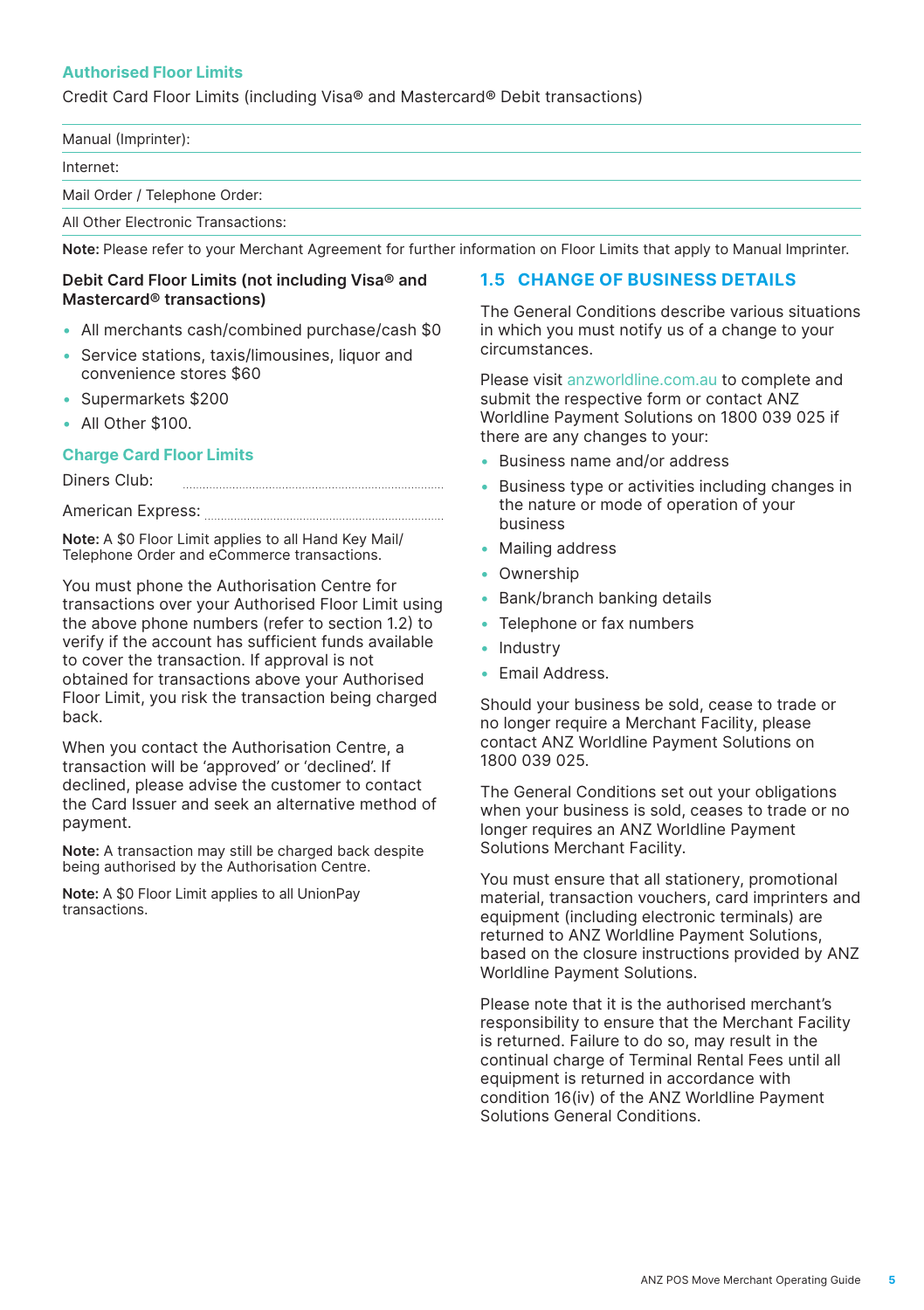# **2. Cards You Can Accept**

#### <span id="page-5-0"></span>**Credit Cards**

Cardholders can use credit cards (Visa®, Mastercard® and UnionPay) to perform transactions through the ANZ Worldline Payment Solutions Terminal on their credit card accounts. Cardholders can also access cheque and savings accounts where those accounts are linked to the credit card. Cardholders can access these accounts through the ANZ Worldline Payment Solutions Terminal using their PIN (Personal Identification Number) and in certain circumstances, their signature. Cardholders can also use their contactless card or smartphone to make the purchase by tapping the terminal's contactless reader. For contactless transactions under the certain purchase value, PIN or signature may not be required to verify a transaction.

#### **Debit Cards**

Cardholders possessing a debit card will use a PIN for verification in most circumstances. Cardholders can also use their contactless card or smartphone to make the purchase by tapping the terminal's contactless reader. For contactless transactions under or equal to the certain purchase value (AUD \$100.00), PIN or signature may not be required to verify a transaction.

**Note:** Debit Cards are not allowed to process Paper Voucher or Manual transactions unless authorisation has been obtained (refer to section 1.4 Floor Limits).

#### **Charge Cards**

Processing charge cards is essentially the same as processing credit card transactions. To accept charge cards, you must have an agreement with the charge Card Issuer (e.g. Diners Club, American Express and JCB).

**Note:** Pre-authorisation transactions still require you to swipe or insert the customer's debit cards and credit cards in order to complete the transaction. You are unable to tap the customer's contactless card or smartphone to complete these transactions.

# **3. Passwords**

To restrict access to certain PINpad functions and processing of transactions, a default merchant password has been set on the terminal. Access to the below functions cannot proceed until a valid password is entered when prompted by the ANZ POS Move terminal. Please note passwords only apply to ANZ POS Move standalone terminals.

- • Refund
- • MOTO
- • Hand Key (Manual)

Each terminal you have will have a password and it is your responsibility to keep your password secure, and share with authorised staff only. Unauthorised access to this password can result in unauthorised refund and MOTO/Hand Key transactions via your Merchant Facility resulting in financial loss to your business.

To protect against fraud and prevent any unauthorised use;

- For each terminal, change your merchant password periodically, ideally at least every six months and/or after an authorised staff member has left your business.
- Ensure only you and your authorised employees have access to your ANZ POS Move terminals and passwords.
- When processing transactions that require passwords, ensure there are no customers observing while you are entering your password.
- Protect all passwords against unauthorised use.
- Never save your password in an easily accessible location.

ANZ Worldline Payment Solutions will use your contact details for all the ongoing password related communications. To ensure you receive all the necessary communications, it is your responsibility to contact ANZ Worldline Payment Solutions to keep these details up to date for each of your site.

# **3.1 FORGOTTEN PASSWORD**

If you have forgotten your Password, please contact ANZ Worldline Payment Solutions on 1800 039 025 between the hours of 6am – 11pm, 7 days a week, to request a password reset.

**Note:** ANZ Worldline Payment Solutions will validate the caller by performing certain checks as advised as part of your on boarding. Should you require a staff member to request a password reset on your behalf, please ensure they have been provided with the relevant information.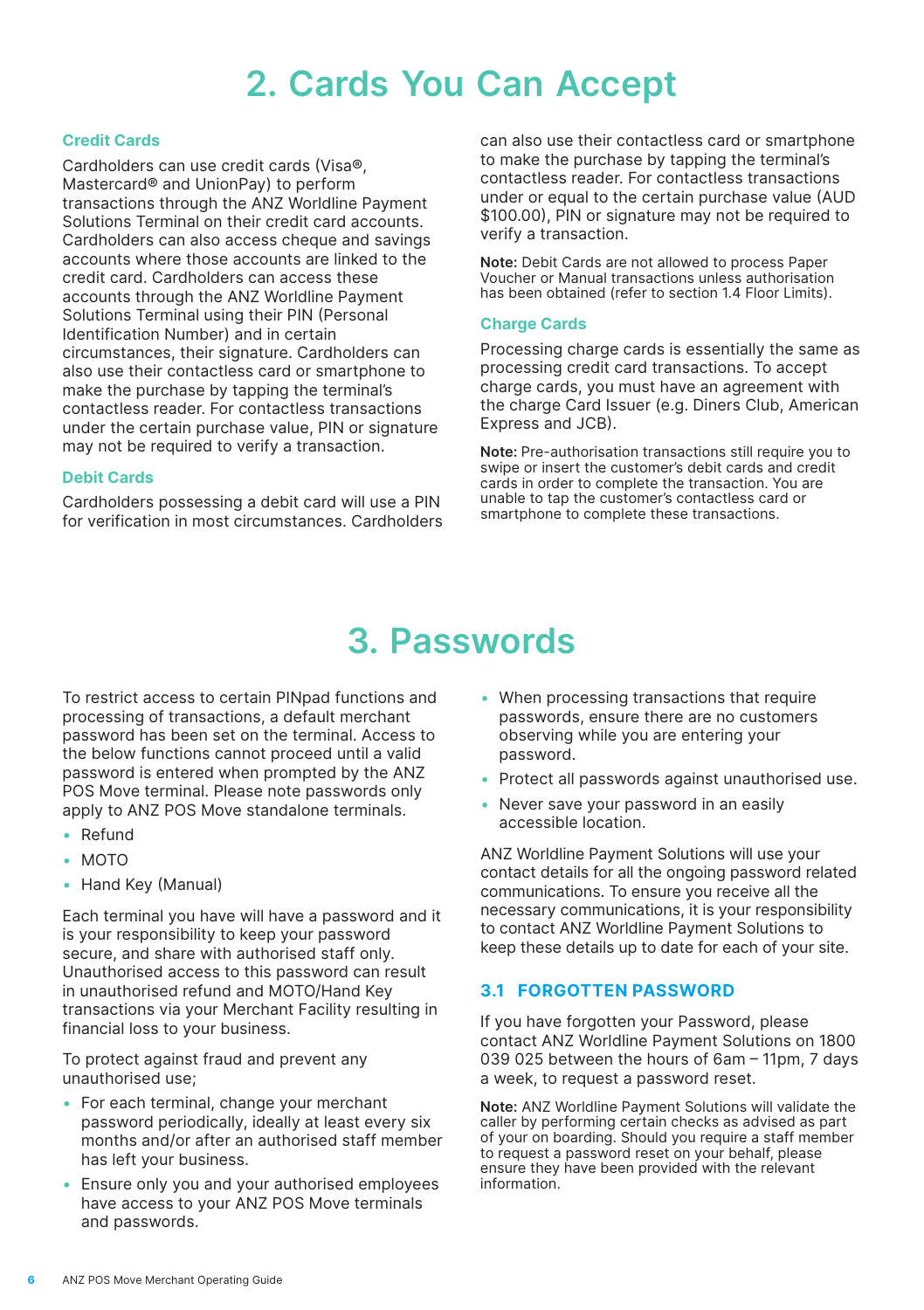# **4. Merchant Cards**

<span id="page-6-0"></span>You have been provided with two different types of Merchant Cards. These are designed to assist you with processing Manual Paper Voucher Transactions. It is your responsibility to always keep your Merchant Cards in a safe place, and ensure only authorised staff have access to these cards. Unauthorised access to these cards can result in unauthorised refunds via your Merchant Facility resulting in theft from your business.

It is important that the correct cards are used at all times.

Replacement Merchant Cards can be ordered from ANZ Worldline Payment Solutions on 1800 039 025 by the authorised person from your business.

### **EFTPOS Merchant Card (Terminal ID card)**

- To imprint your manual EFTPOS Merchant Summary Vouchers for cheque and savings transactions
- As reference for your Terminal Identification Number (TID).

#### **Merchant Summary Card (Merchant ID card)**

Your Merchant Summary Card is required when you imprint your Merchant Summary Voucher for Manual Credit Card transactions and as a reference for your ANZ Worldline Payment Solutions Merchant Identification Number (MID).

# **5. Equipment Maintenance**

It is your responsibility to provide a clean operating environment for your terminal. Liquids and dust may damage the terminal components and can prevent it from operating. To order a Magnetic Stripe Card Reader Cleaner, please visit [anzworldline.com.au](mailto:anzworldline.com.au?subject=) or contact ANZ Worldline Payment Solutions on 1800 039 025.

To prevent a fire, power units and cords should be inspected regularly. If any damage to the power units and cords are found on your terminal, please contact ANZ Worldline Payment Solutions on 1800 039 025 for assistance. It is important to clean

your terminal regularly to maintain its operating efficiency as you may be charged if it is damaged. The terminal and screen may be wiped clean using a damp cloth. Do not use abrasive materials. Use a soft brush to keep the keypad dust-free.

- Please do not tamper with or remove the terminal housing
- Do not place the stickers on the terminals
- Do not disconnect your terminal's power supply or communication line unless instructed to do so by ANZ Worldline Payment Solutions.

# **6. Stationery**

You have been supplied with an initial stock of stationery including:

- 1 x Imprinter
- 4 x Paper Rolls (for terminals only)
- 25 x Credit Card Summary Envelopes
- 25 x Cheque and Savings Summary Envelopes
- 25 x Credit Vouchers
- 25 x Sales Vouchers
- 25 x Merchant Summary Vouchers
- 25 x Eftpos Summary Vouchers
- 25 x Eftpos Refund Vouchers
- 25 x Eftpos Transaction Vouchers
- 1 x Head Clean Card
- 1 x Door Sticker (cards accepted)
- 1 x Fraud Minimisation, Data Security and Chargeback Guide
- 1 x General Conditions
- 1 x Chargeback Reference Guide
- 1 x Manual Transaction Processing
- 1 x Terminal Quick Reference Guide (QRG)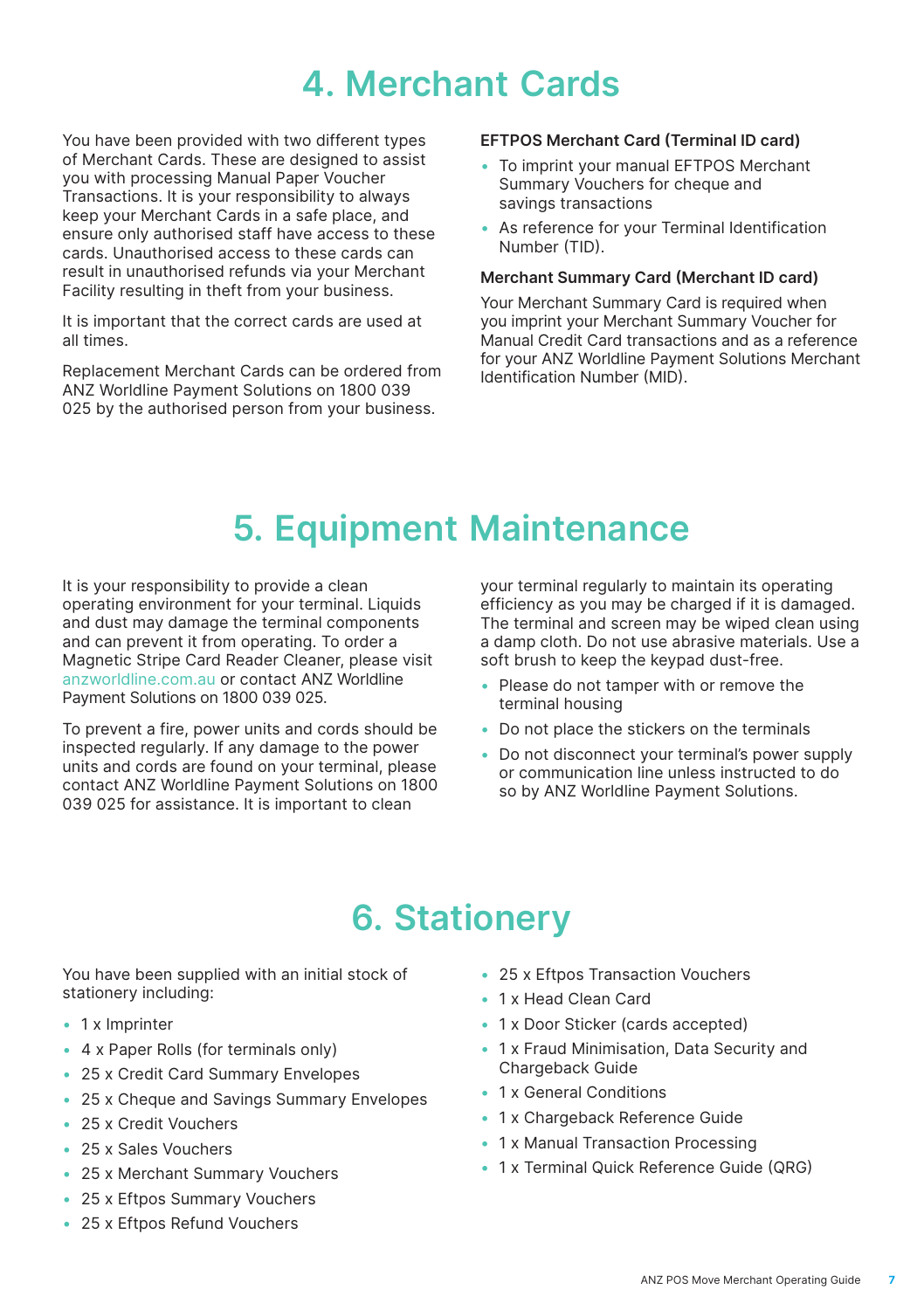# **7. Fraud Minimisation**

<span id="page-7-0"></span>Before commencing any transactions, please take time to read through the Fraud Minimisation, Data Security and Chargeback guide at anzworldline.com.au for further detailed fraud information to assist you in protecting your business.

### **7.1 CARD PRESENT CARD CHECKLIST**

How to Safeguard Against Fraud:

- Do not let anyone service or remove your terminal without viewing proper identification
- Do not allow equipment to be used by unauthorised persons
- • Keep Merchant Cards secure from unauthorised use
- Do not divulge cardholder information (e.g. card names or numbers)
- Retain the card until you have completed the security checks and obtained authorisation for the transaction
- Do not locate your terminal under a security camera or any other CCTV device.

Be alert for customers acting suspicious or who

- Appear nervous, overly talkative or in a hurry
- Arrive on closing time
- Try to rush you or distract you
- Carry the card loose or by itself
- Have no means of identification
- Make numerous purchases under your Authorised Floor Limit
- Make purchases without regard to size, quality or price of goods
- Ask to split transactions into smaller amounts
- Ask for transactions to be manually entered
- Sign the Voucher or transaction Voucher slowly or unnaturally.

What to do if you are suspicious of a transaction

• Ask for photographic identification (e.g. Driver's Licence or passport) and ensure that the details match the cardholder's name. Record the details on your copy of the transaction Voucher.

Remember:

• Don't risk it: If you remain suspicious about the transactions, refund the credit transaction and ask your customer for a direct deposit or some other form of payment (particularly for large value sales).

Please report all fraudulent activities to the Police immediately.

#### **Split Ticket Transactions**

A transaction may be deemed invalid and charged back to you if, in ANZ Worldline Payment Solutions' reasonable opinion, it relates to one or more purchases made in the same merchant establishment which have been split into two or more transactions.

#### **Chip Card Processing**

Chip Cards are embedded with a security microchip that provides further protection to assist in decreasing the risk of fraudulent transactions and chargeback disputes. Look at the card and if there is a chip, always insert the card into the chip reader at the first instance. As with any other transaction, a degree of caution must also be exhibited when processing chip card transactions.

If:

- The terminal displays "Insert Chip" when the card is swiped through the terminal and the card in question does not have a chip on it, do not proceed with the transaction
- The terminal displays "Insert Chip" and the chip. when inserted, cannot be read by the terminal, do not proceed with the transaction.

### **7.2 FRAUD MINIMISATION FOR CREDIT CARDS**

The following checks are vital in helping you identify and minimise fraudulent credit card transactions via your ANZ Worldline Payment Solutions Merchant Facility.

Before commencing any transaction:

- Confirm that you are authorised to accept that particular card
- Check whether the card appears damaged or altered.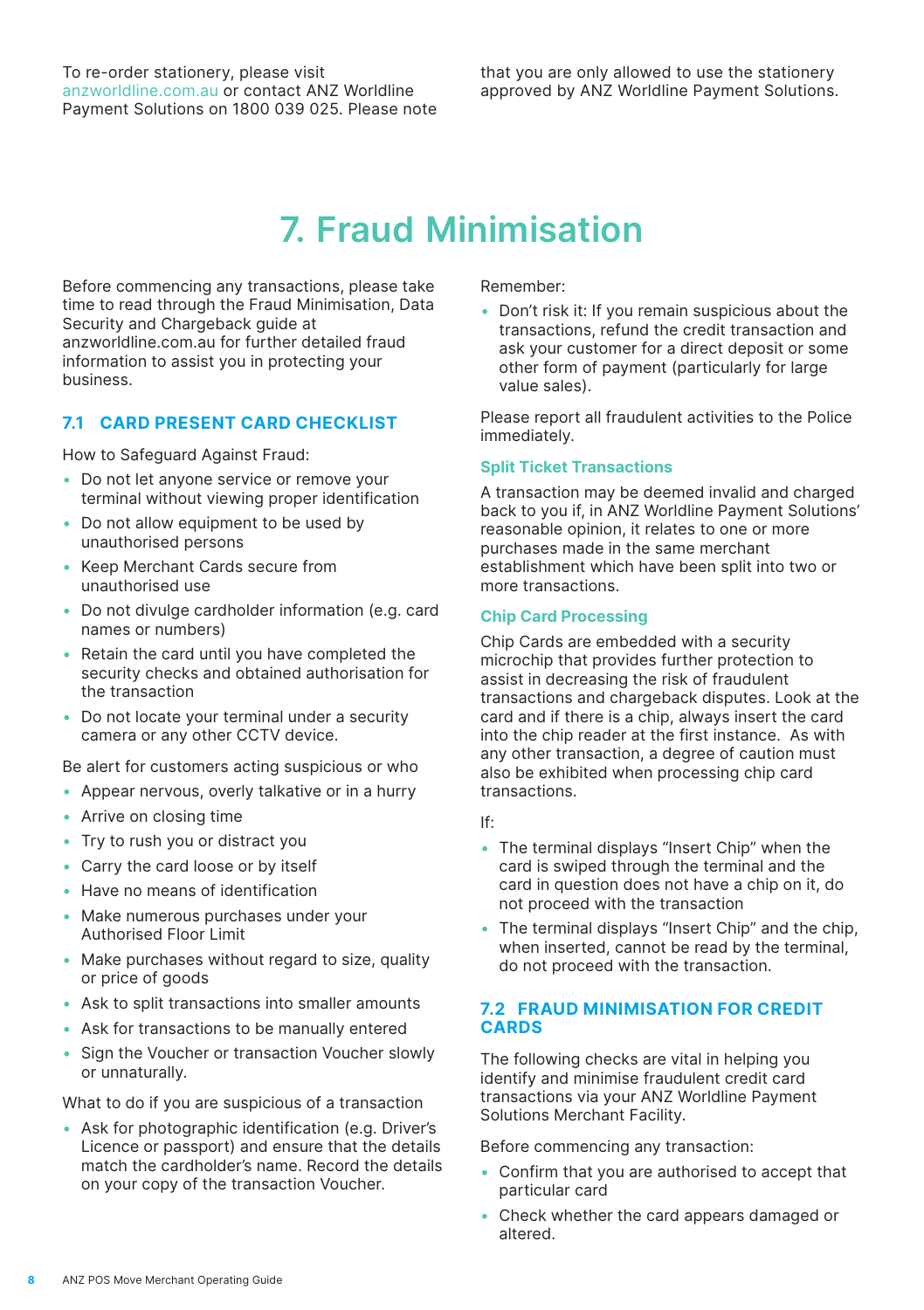<span id="page-8-0"></span>Check on the front of the card that:

- Ensure that the name on the card is appropriate to the customer. Identity theft may have occurred if you are presented with a card containing the name of a cartoon character, a feminine name on a card presented by male or other questionable scenarios
- The printing on the card should look professional
- The card must have current validity dates (a card can only be used from the first day of the 'valid from' month to the last day of the 'until end' month)
- • Cards should look 3-dimensional and contain familiar security features such as a hologram, signature panel and CVC2 (explanation to follow). It should not appear suspicious or be made of inferior material.

**Note:** Some UnionPay cards may be issued with zeros or no expiry date. These cards are still valid.

#### **Embossed Cards:**

The cardholder name and number should be raised and not flattened (unless it is a genuine unembossed card).

The first four digits of the embossed number must match the pre-printed four digits on the card. The embossing should be clear and even.

#### **Unembossed Cards:**

- A cardholder name may or may not be included
- Can be used for electronic transactions only
- The cardholder name and number are printed rather than raised.

#### **Check the signature during the transaction:**

- A signature should appear within the signature panel on the card
- The signature or signature panel should not appear to have been altered
- The customer's signature on the transaction Voucher should match the signature on the card if a PIN is not used.

#### **Card Validation Code (CVC2):**

The Card Validation security feature is activated in all ANZ POS Move Terminals when processing Mail Order / Telephone Order transactions.

#### **Card Validation Code**

Turn the cardholder's credit card over and locate the last 3-digits of the number printed on the

signature panel. If the transaction is initiated via mail, telephone or internet, instruct the cardholder to locate and quote the 3-digits on the signature panel.

**Note:** American Express cards have a four digit code located on the front of the card. Diners Club cards have a three digit code on the reverse of the signature panel.

If the Card Validation Code has been bypassed (only press ENTER rather than entering CVC) the following screen will be displayed:

When the transaction has been processed, check:

- The card number details against those printed on the Transaction Record
- The trading name and address details are correct
- Ensure that 'Approved' or an approval number/ code is printed on the Transaction Record.

### **7.3 FRAUD MINIMISATION FOR DEBIT CARDS**

The following procedures are vital in helping you identify and minimise fraudulent debit card transactions via your Merchant Facility.

Debit transactions are to be processed by swiping or inserting the presented card and having the customer enter their PIN or, in certain circumstances, their signature.

### **7.4 CARDS LEFT AT PREMISES**

From time to time customers may accidentally leave their debit or credit cards behind at your premises. To ensure any potential fraud is minimised and to better align with broader industry practices, a change to existing handling process is required.

Upon discovering a card left at your premises, you are to perform the following tasks:

- Retain the card in a safe place for a period of up to two business days
- Hand the card to the customer claiming the card only after having established the claimant's identity by comparing signatures
- If the requisite two business days have passed, destroy the card
- Should the cardholder enquire about their missing card, instruct them to contact their issuing institution.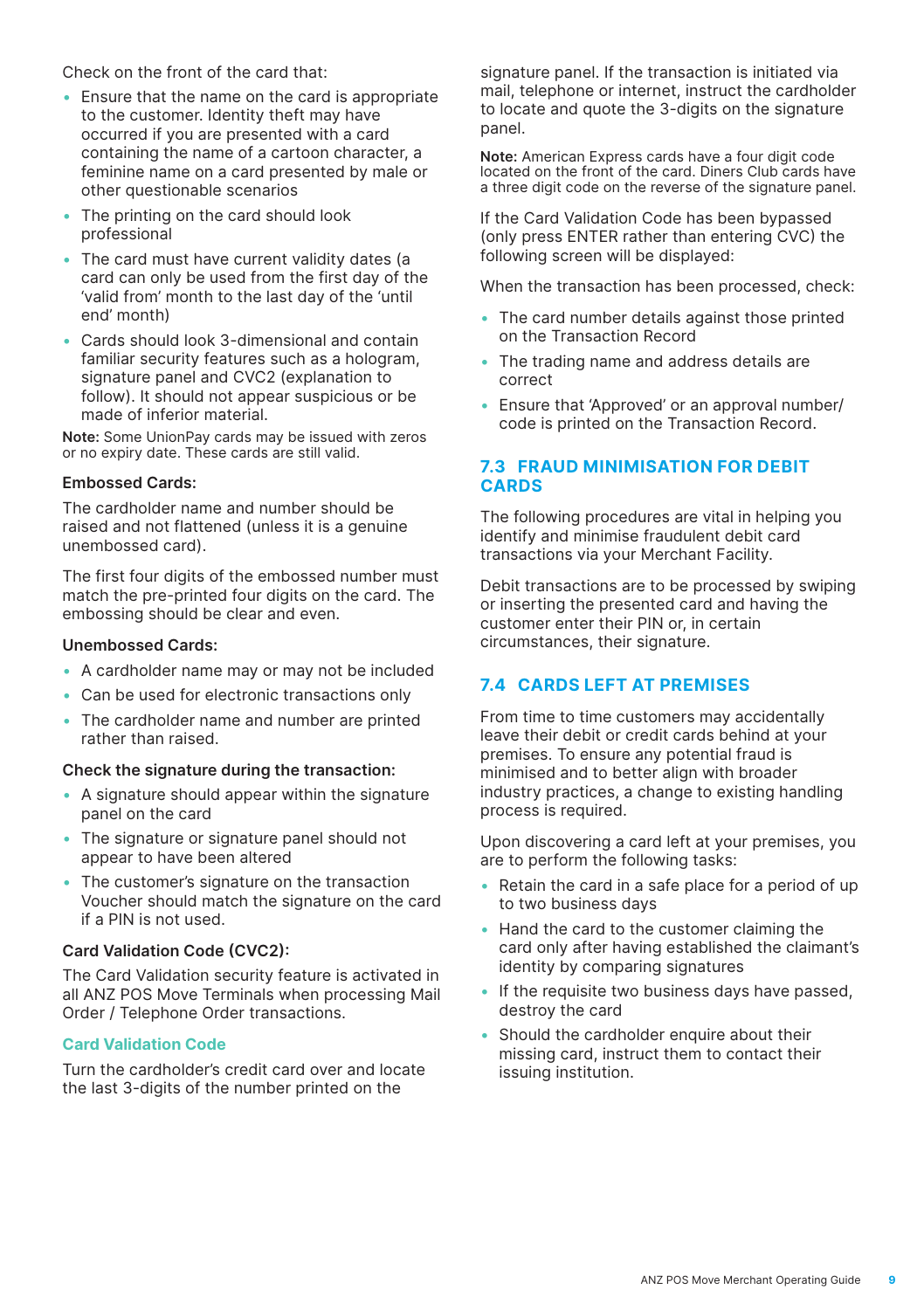# <span id="page-9-0"></span>**8. Handling Cardholder Information Securely & PCI DSS**

You are responsible for the security of all cardholder and transaction information you receive, process or store.

Businesses store credit card details for various purposes. While sometimes this is necessary to support legitimate business practices, storage of card data can lead to theft of customer information and significant impact to your business. ANZ Worldline Payment Solutions recommends that card data is never stored on your systems.

If your business accepts MOTO (Mail Order/ Telephone Order), eCommerce, Pre-Authorisation or Manual transactions, you must ensure all cardholder data and Transaction Records are received, processed and stored in compliance with the Payment Card Industry Data Security Standard (PCI DSS).

If you need to process MOTO or eCommerce transactions regularly, talk to ANZ Worldline Payment Solutions about our secure eCommerce payment solutions. Using a secure eCommerce solution, like a bank-hosted payment page or PCIcompliant payment gateway, can remove most of the requirements for your business to store or handle card data directly, ensuring enhanced security for your business.

### **8.1 PCI DSS – PAYMENT CARD INDUSTRY DATA SECURITY STANDARD**

The PCI DSS is a global security standard developed by Visa®, Mastercard®, AMEX and other card schemes to ensure consistent security standards for all organisations that store, process or transmit cardholder information. Visa® and Mastercard® require all ANZ Worldline Payment Solutions Merchants to be compliant with PCI DSS.

PCI DSS covers the following principles:

- • Build and Maintain a Secure Network
- Protect Cardholder Data
- Maintain a Vulnerability Management Program
- Implement Strong Access Control Measures
- Regularly Monitor and Test Networks
- Maintain an Information Security Policy.

#### **What are the benefits of PCI DSS compliance?**

PCI DSS compliance assists your business in protecting payment card data and minimising risk of theft of cardholder information or compromise of your business systems. Maintaining a PCI DSS compliance program helps your business identify potential vulnerabilities and may reduce the financial penalties and remediation costs from a data breach.

#### **Validating PCI DSS Compliance**

To validate compliance with PCI DSS, your business must complete the following validation tasks:

#### **1) Annual PCI DSS Assessment**

The Self-Assessment Questionnaire (SAQ) is a free assessment tool used to assess compliance with the PCI DSS standards. There are 4 different SAQs, covering a variety of payment processing environments, available to download from the PCI SSC website at: [https://www.pcisecuritystandards.org/merchants/](https://www.pcisecuritystandards.org/merchants/self_assessment_form.php)

[self\\_assessment\\_form.php](https://www.pcisecuritystandards.org/merchants/self_assessment_form.php)

Compliance assessments may also be performed by completing an onsite audit with an independent PCI approved Qualified Security Assessor (QSA). PCI maintains a list of PCI approved QSAs at: [https://www.pcisecuritystandards.org/approved\\_](https://www.pcisecuritystandards.org/approved_companies_providers/index.php) [companies\\_providers/index.php](https://www.pcisecuritystandards.org/approved_companies_providers/index.php)

#### **2) Quarterly Network Vulnerability Scans**

If your business accepts payments via the Internet, or has any electronic storage of cardholder or transaction information, then Quarterly Network Vulnerability Scanning is required to ensure compliance with PCI DSS.

An external vulnerability scan enables your business to assess your level of security from potential external threats.

PCI-Approved scanning tools are used to generate traffic that tests your network equipment, hosts, and applications for known vulnerabilities; the scan is intended to identify such vulnerabilities so they can be corrected.

ANZ Worldline Payment Solutions provides a complimentary PCI DSS Compliance Program to our merchants, including PCI-approved Network Vulnerability Scanning – please email [pcicompliance@worldline.anz.com](mailto:pcicompliance%40worldline.anz.com?subject=) or contact ANZ Worldline Payment Solutions on 1800 039 025 to request access to our PCI DSS program.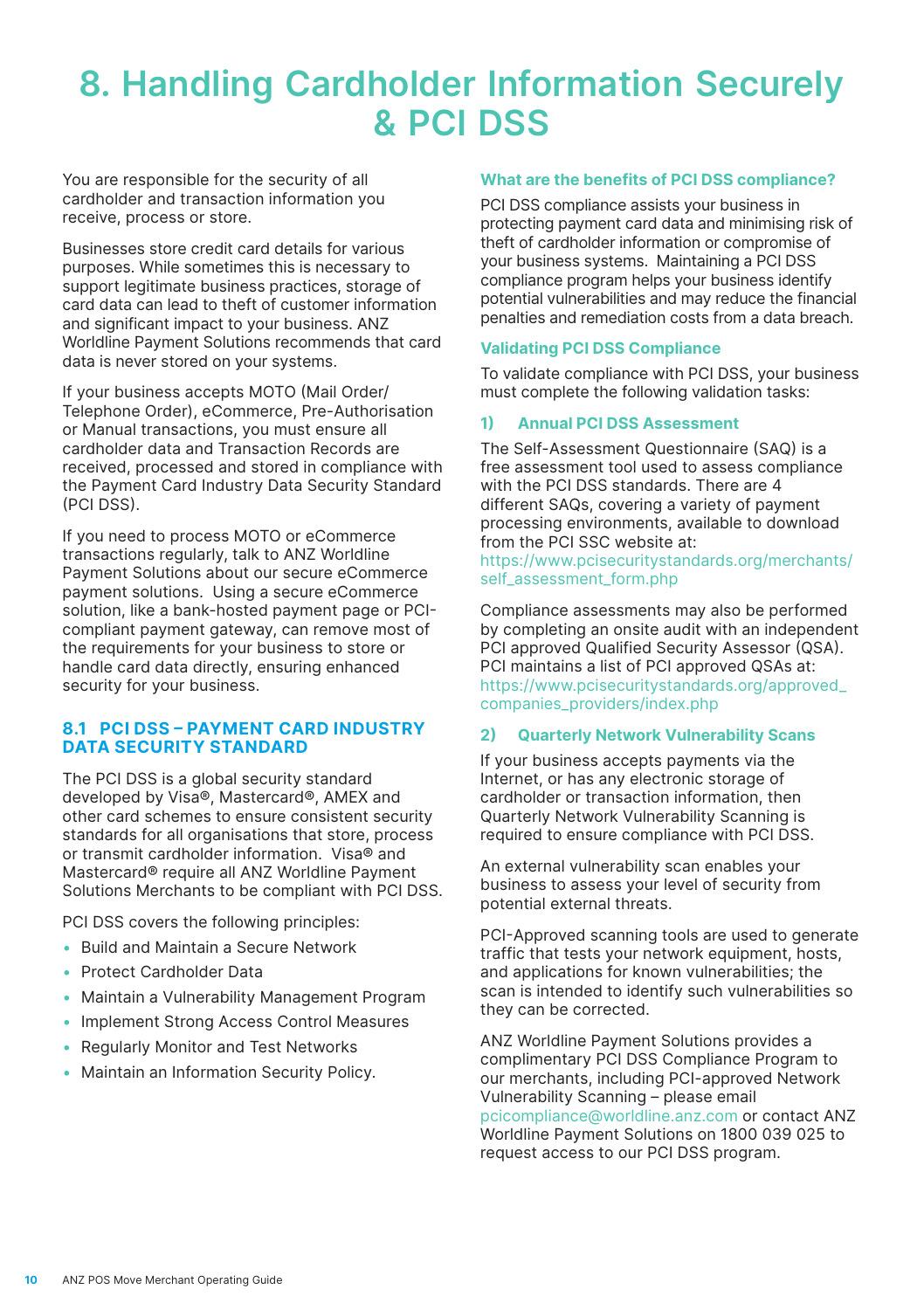# <span id="page-10-0"></span>**8.2 SECURING TRANSACTION RECORDS**

In general, no cardholder data should be stored unless it is strictly for use within the business and absolutely necessary.

However, if you have authority from ANZ Worldline Payment Solutions to process Mail Order / Telephone Order, eCommerce or Manual payments you may be required to store cardholder data and Transaction Records. Please ensure all paper and electronic records containing cardholder data are secured (e.g. locked filing cabinet), these may include: MOTO order forms, merchant copies of Manual transactions, or pre-authorisation transactions.

Where storage of cardholder data is required, you must ensure both the type of cardholder data retained, and the method used to store it is compliant with PCI DSS and ANZ Worldline Payment Solutions requirements.

Here are a few simple guidelines:

- Never email credit card numbers or request your customers provide their credit card number by email
- Ensure that you process eCommerce transactions with security codes (CVV2/CVC2), but do not store these codes after they have been authorised
- Keep cardholder data storage to a minimum, only what is necessary for business or legal needs
- Once a transaction is processed, obscure all digits except the first 6 and last 4 digits of the Credit Card Number (e.g. 1234 56XX XXXX 7890) on all paper and electronic records
- Store cardholder data in a secure environment with strict controls and restricted access
- Use strong passwords which are changed at least every 90 days for all administrator roles and users with access your customer's card details
- Avoid storing cardholder data on PC's, Laptops or mobile phones
- Do not store your customer's card details online or unencrypted on your computer
- Securely dispose of cardholder data as soon as its use has expired. PCI DSS recommends shredding, pulping, incinerating or other methods which make it impossible to reconstruct the cardholder data. ANZ Worldline Payment Solutions requires you keep Transaction Records for 30 months minimum.

Under no circumstances should sensitive information be stored; this information includes security codes (CVV2, CVC2), PIN or magnetic stripe data.

The following sources provide guidance on card data storage:

- Refer to the ANZ Worldline Payment Solutions General Conditions Section 14 for 'Information collection, storage and disclosure'.
- For more information, visit the PCI Security Standards Council website at [https://www.](https://www.pcisecuritystandards.org/index.shtml) [pcisecuritystandards.org/index.shtml](https://www.pcisecuritystandards.org/index.shtml)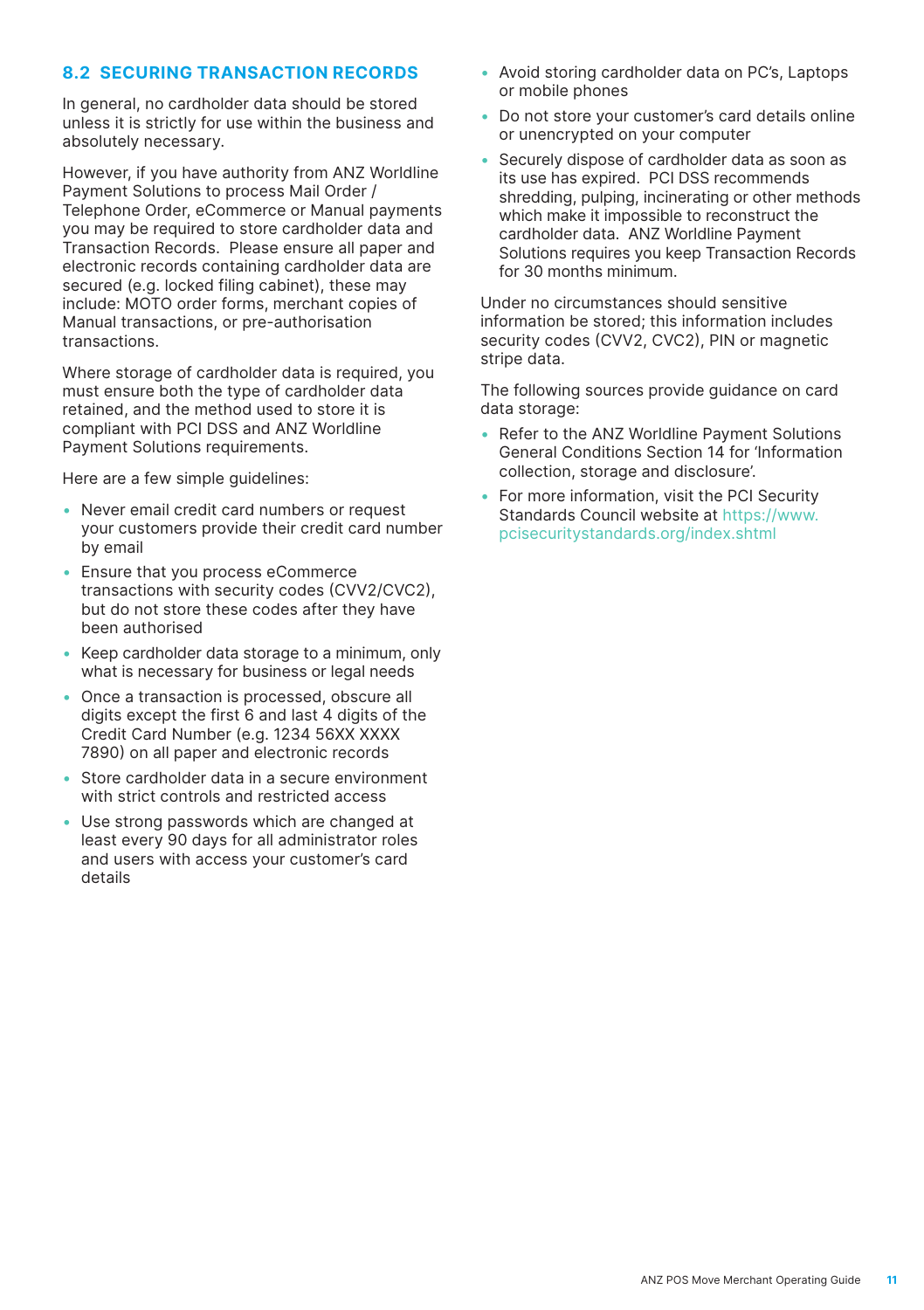# **9. Errors and Disputes**

<span id="page-11-0"></span>A Return and Correction (R&C) refers to a Voucher from a debit or credit card transaction that cannot be processed. Consequently the transaction is debited from your bank account and then the Voucher is returned to you for correction.

#### **9.1 TYPICAL CAUSES OF RETURN AND CORRECTIONS**

- Incorrect Vouchers used and incorrect additions on Merchant Summary Vouchers
- Incomplete information e.g. card imprint cannot be read on the Voucher
- Banking of Vouchers from other card schemes e.g. American Express.

When you receive an R&C, an explanation will be given as to why it cannot be processed. Make sure you rectify the problem before re-submitting the Voucher for processing. Please ensure that the corrected Vouchers are submitted as soon as possible to ensure that the issuing bank does not reject them as a result of being banked out of time.

# **9.2 CHARGEBACKS**

A Chargeback is the term used for debiting a merchant's bank account with the amount of a transaction that had previously been credited. Chargebacks can have a financial impact on your business. It is important that you are fully aware of your obligations, the processes involved and possible outcomes. Please take time to carefully read through the Fraud Minimisation, Data Security and Chargeback guide at anzworldline.com.au

You may be charged back for the value of a credit or debit (card schemes-issued) card sale where you have failed to follow the procedures as stated in the General ANZ Worldline Payment Solutions General Conditions.

**Note:** You must retain information about a transaction whether processed manually or electronically for a period of 30 months from the date of the transaction or such other period required by card schemes, Law or

notified by ANZ Worldline Payment Solutions.

Chargebacks can occur for a number of reasons including a scenario where a cardholder or their issuing bank justifiably disputes liability for the transaction for any reason or where the merchant fails to comply with its obligations under the Merchant Agreement in connection with the transaction.

A Chargeback will also occur if a Retrieval Request is left unanswered or returned out of time by the merchant or if the supporting documentation supplied to the issuing bank is not acceptable. In most cases, the value of the disputed transaction will be automatically debited from the merchant's account.

Chargebacks can occur for a number of reasons:

- • Processing errors
- • Unauthorised use of a card
- No signature on the receipt
- • Unauthorised transactions
- Invalid card account number
- Transaction exceeds Floor Limit
- • Card details not imprinted on the sales voucher
- Incorrect transaction amount
- Expired card
- Transactions performed on a lost or stolen card
- Illegible details on the sales voucher
- Failing to respond to a retrieval request
- Merchandise not received by purchaser or wrong goods sent.

**Note:** The examples given above are not an exhaustive list of the circumstances in which a transaction may be charged back to you. Please refer to the General Conditions of your Merchant Agreement for further information on Chargebacks.

If you need assistance understanding a particular Return and Correction or Chargeback, please contact ANZ Worldline Payment Solutions on 1800 039 025 (24 hours a day, 7 days a week).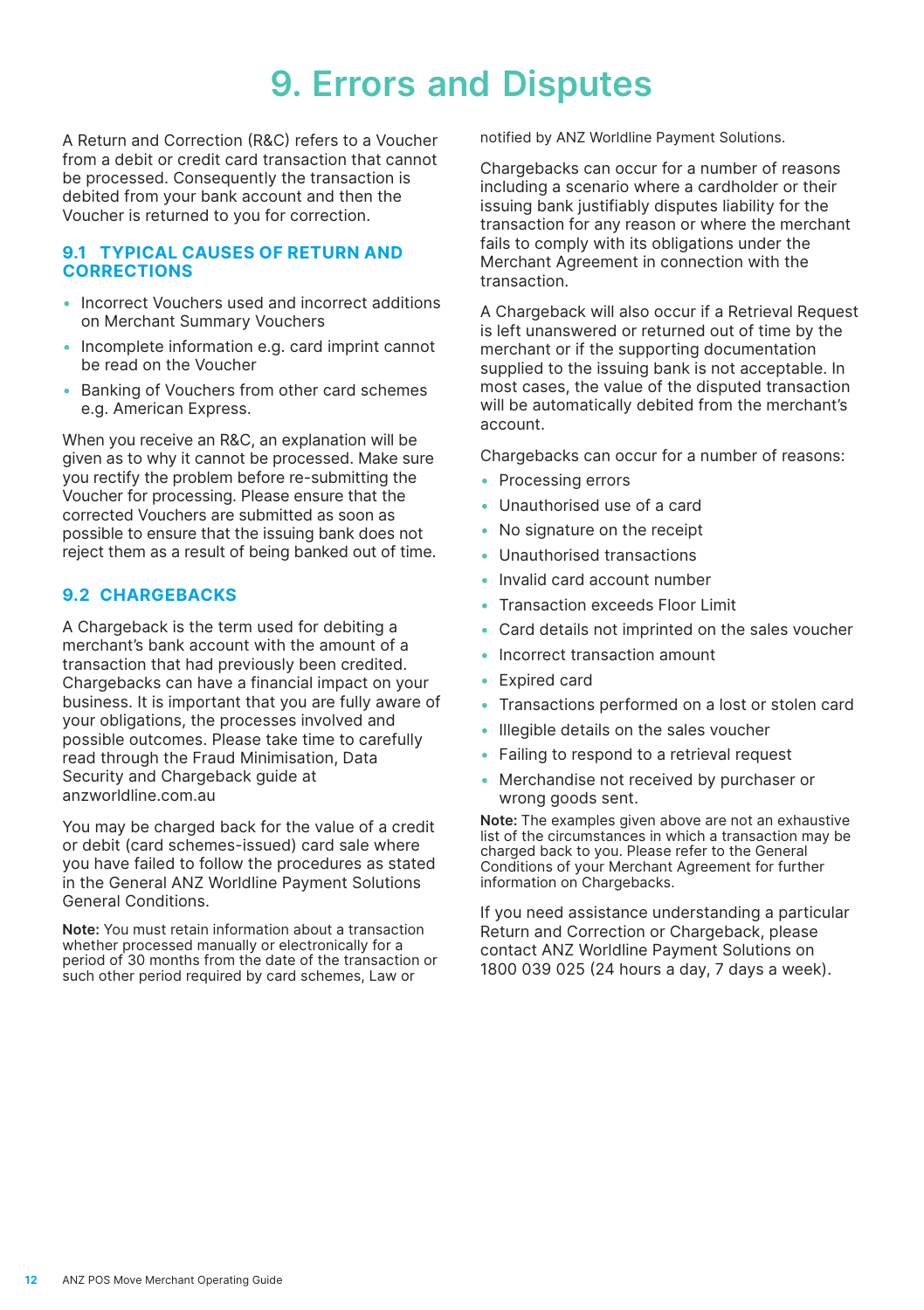# **10. ANZ POS Move Terminal**

<span id="page-12-0"></span>This Merchant Operating Guide provides important information you need to know about processing debit and credit transactions using your ANZ POS Move Terminal. This terminal is designed to accept payments using contactless, magnetic stripe and chip cards as well as smartphones and wearables.

Please take time to read it thoroughly and ensure that your staff read it too.

# **10.1 ANZ POS MOVE TERMINAL MENU STRUCTURE**

Below is the ANZ POS Move menu structure to assist you with navigating through the terminal.

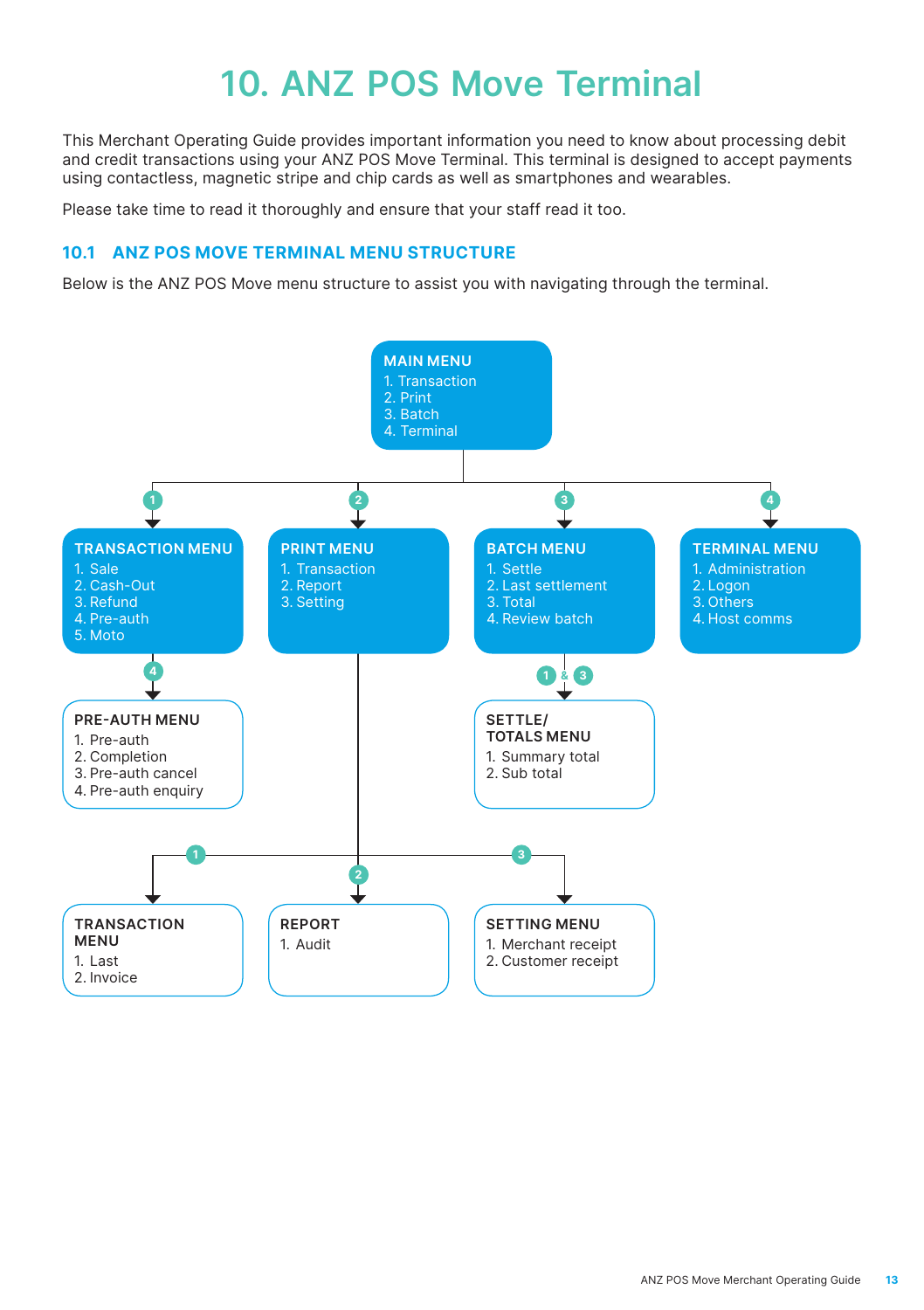### <span id="page-13-0"></span>**10.2 TERMINAL FEATURES**

The ANZ POS Move terminal incorporates a large colour touch screen, 16 function keys, a Magnetic Stripe Card reader, a Chip Card Reader, a built-in Contactless Reader and a fast thermal 'easy loading' printer capable of printing at a speed of up to 30 lines per second.

The ANZ POS Move is also equipped with a stylus for signature management, located on the bottom face in the bottom cover flap.

# **ANZ POS MOVE TERMINAL**



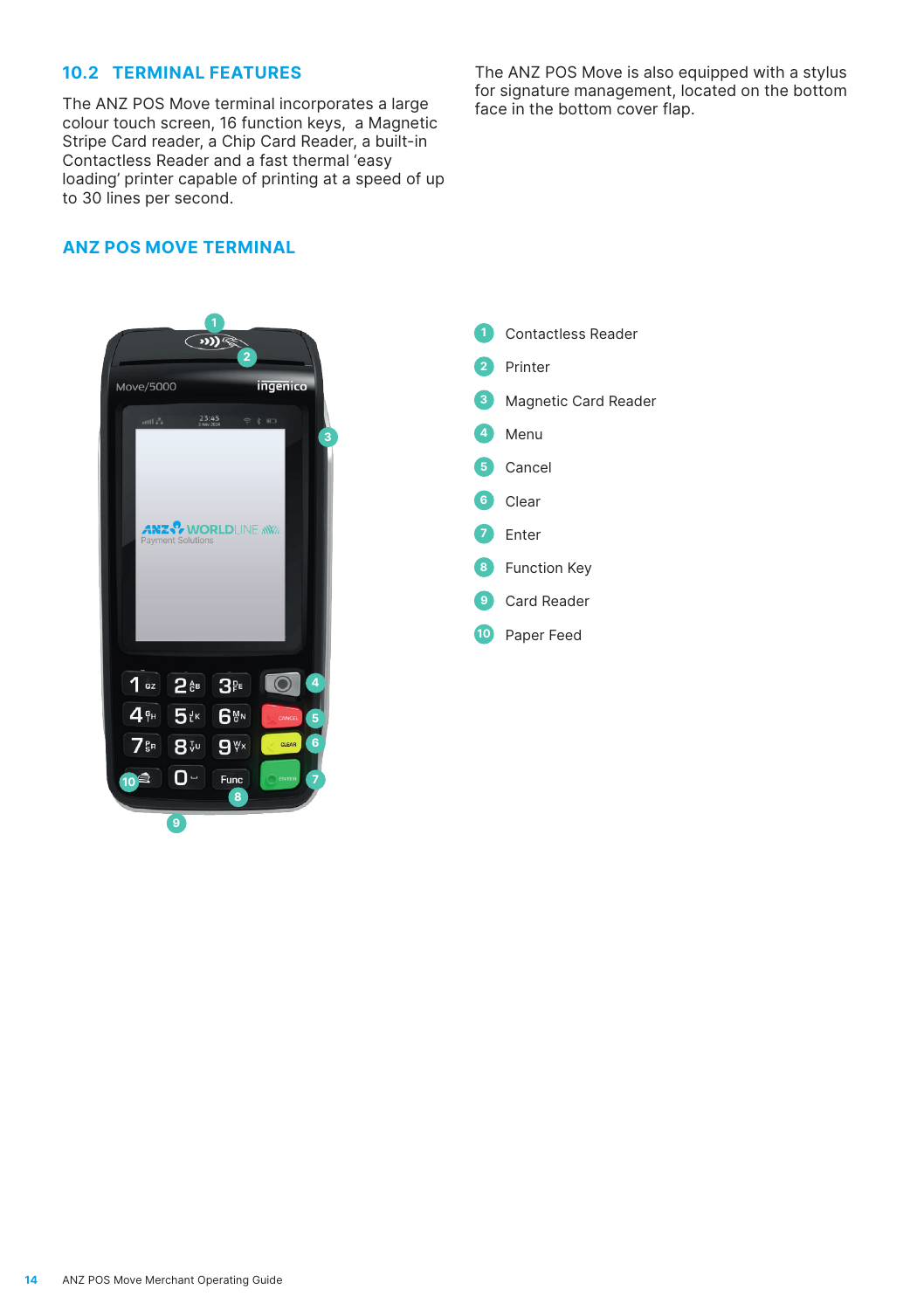# <span id="page-14-0"></span>**10.3 ANZ POS MOVE BASIC FUNCTIONS**

- POWER ON: Hold ENTER button for 3 seconds
- POWER OFF: Remove terminal from powered base or direct power and hold down the FUNC and CLEAR buttons together for 3 seconds

**Note:** If the terminal is placed back on a powered base, the terminal will turn on.

• If the terminal is in idle or sleep mode, press ENTER to wake up.

# **10.4 TERMINAL KEYPAD**

#### **NUMBER KEYS**

Use the number keys to enter in the transaction amounts, authorisation numbers and Hand Key transactions.

**MENU**



Use the MENU key to access the ANZ POS Move terminal menu.

#### **ENTER**

The ENTER key validates input selection and information. The ENTER key is also used to power on the terminal.

# **CANCEL** CANCE

The CANCEL key is used to cancel the current function and return the terminal to the idle screen.

**CLEAR**



**Function Func** 

The Function key is used to perform certain advanced functions on the terminal.

#### **Paper Feed**

Press the paper feed key to advance the paper a few centimeters.

# **10.5 CARD READER**

#### **Magnetic Stripe Card Reader**

A card can be read via the Magnetic Stripe Card Reader located on the right hand side of the terminal.

A card can be read by swiping from the top to the bottom of the terminal with the magnetic stripe facing down towards the terminal. Use a regular movement to ensure a reliable card reading.

### **Chip Card Reader**

Insert the Chip Card horizontally into the bottom of the terminal with the metal chip facing upwards. Leave the Chip Card in this position throughout the transaction.

The Chip Card can be removed from the terminal when signature verification is required or as instructed by the terminal.

#### **Contactless Reader**

Tap the contactless-enabled card, smartphone or wearable within 4cm of the contactless reader on the ANZ POS Move terminal.

All four LEDs at the top of the terminal screen will be illuminated from the time the card reader is activated, until completion of the 'Contactless' transaction.

When the 'Contactless' card is presented, the other three LED indicators will be quickly illuminated in sequence at different stages of the 'Contactless' transaction processing until all four are lit.

When all four status lights are illuminated, the terminal will emit an audible tone signalling that the transaction has been successfully completed.

The LED will revert to flashing at regular intervals after completion of the transaction and terminal returns to its 'Idle/Ready state'.

### **10.6 HOW TO LOAD PRINTER PAPER**

- Open the paper compartment by lifting the catch located at the rear of the terminal and pull the cover to the rear of the terminal.
- Insert the paper roll into the compartment.
- Pull the paper up to the top of the terminal.
- Maintain the paper and close the cover.
- Press simultaneously on both upper corners of the paper compartment until it clips into position.

**Note:** Do not tamper with or remove the terminal housing.

#### **10.7 BATTERY**

When does the battery need to be charged?

- On initial start-up, it is important to charge the battery until it is fully charged
- Before commencing a shift, make sure the battery is completely charged to ensure the maximum number of transactions can be completed
- When used daily, the terminal recharges its battery each time it is placed on its base and is connected to the main power outlet on the wall.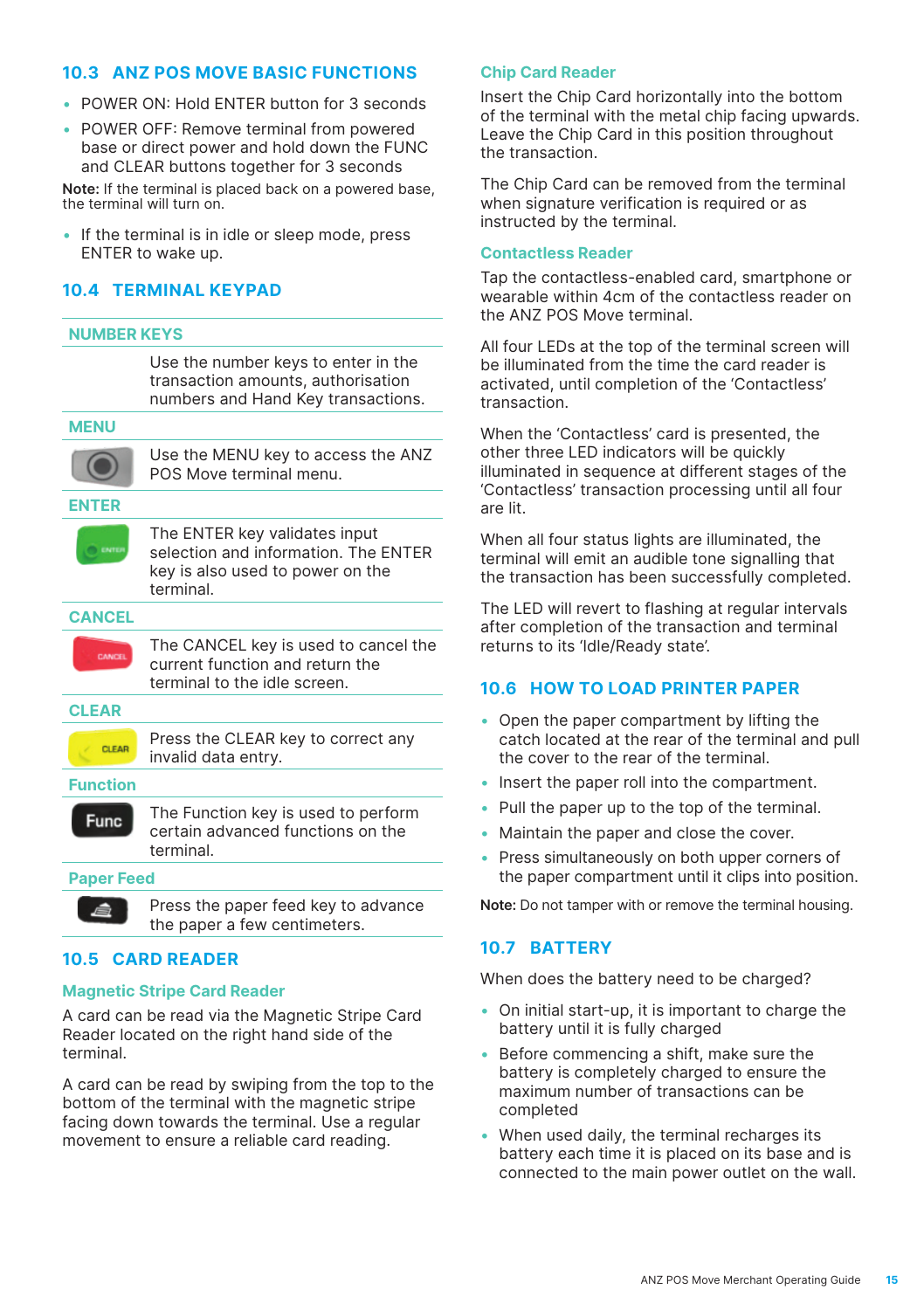# <span id="page-15-0"></span>**10.8 HOW THE BATTERY CAN BE CHARGED**

#### **10.8.1 Using the base**

- Place the terminal on its base
- Check if the battery symbol has a small lightning bolt above it (=battery charging).

#### **10.8.2 Using the MicroUSB charger**

- The USB connector on ANZ POS MOVE terminal is located on the left hand side
- Insert the Micro USB cable into the USB socket on the terminal
- • Connect the USB connector into the computer's USB port.

#### **10.8.3 Using the terminal power supply (the terminal is off the base)**

- Connect the terminal power supply unit to the terminal connector located on the left side of the terminal
- Connect the power supply unit to the power supply mains network
- Check if the battery symbol has a small lightning bolt above it (=battery charging).

#### **10.8.4 Power jack directly to the terminal**

- Connect power supply unit to the dedicated power jack on the left side of the terminal
- Connect the power supply unit to the power supply mains network
- Check if the battery symbol has a small lightning bolt above it (=battery charging)

### **10.9 SIM CARD**

A SIM Card is provided with your ANZ POS Move terminal. If your SIM Card cannot be read or has not been inserted the terminal will display 'No SIM'.

### **10.10 SAFETY**

You should note the following important warnings and always exercise caution in operating, storing and transporting your ANZ POS Move terminal.

#### **In-Car Safety**

Using your ANZ POS Move terminal while in a vehicle may interfere with the vehicle's electronic systems and, in some cases, may cause malfunctions in those electronic systems (e.g. ABS anti-lock systems, fuel injection systems).

Although most electronic equipment is shielded from radio frequency energy, GPRS technology may affect some damaged or improperly shielded electronic equipment.

Please check with your vehicle manufacturer to determine if on-board electronic equipment is adequately shielded from radio frequency energy.

### **Medical Electronic Equipment**

Please consult the manufacturer of any personal medical devices (such as pacemakers or hearing aids) to determine if they are adequately shielded from any external radio frequency energy.

You must turn off your terminal in health care facilities if instructed by any signs in the area.

### **Aircraft**

Your terminal must be turned off before boarding any aircraft unless given permission by the crew. The terminal should not be used in the air. Breach of these safety rules may result in legal action and/or a ban on later access to the network services.

#### **Children**

Please store your terminal in a secure area. Children should not play with your mobile terminal as they may injure themselves or damage the terminal.

### **Blasting Areas**

To avoid potentially interfering with blasting operations, please turn your unit off when in a 'blasting area' or in areas that state: 'Turn off Two-Way Radio'. As an example, construction crews often use remote control radio frequency devices to set explosives.

#### **Potentially Explosive Atmospheres**

Your terminal should be turned off when in any area with a potentially explosive atmosphere. It is rare, but in some cases, your terminal could generate sparks which may cause a fire risk or other hazard.

Examples of areas with a potentially explosive atmosphere include fuelling areas such as petrol stations, below decks on boats, fuel or chemical transfer or storage facilities and areas where the air contains chemicals or particles such as grain, dust or metal powders.

Please ensure that you do not transport or store flammable gas, liquid or explosives in the same compartment as your terminal.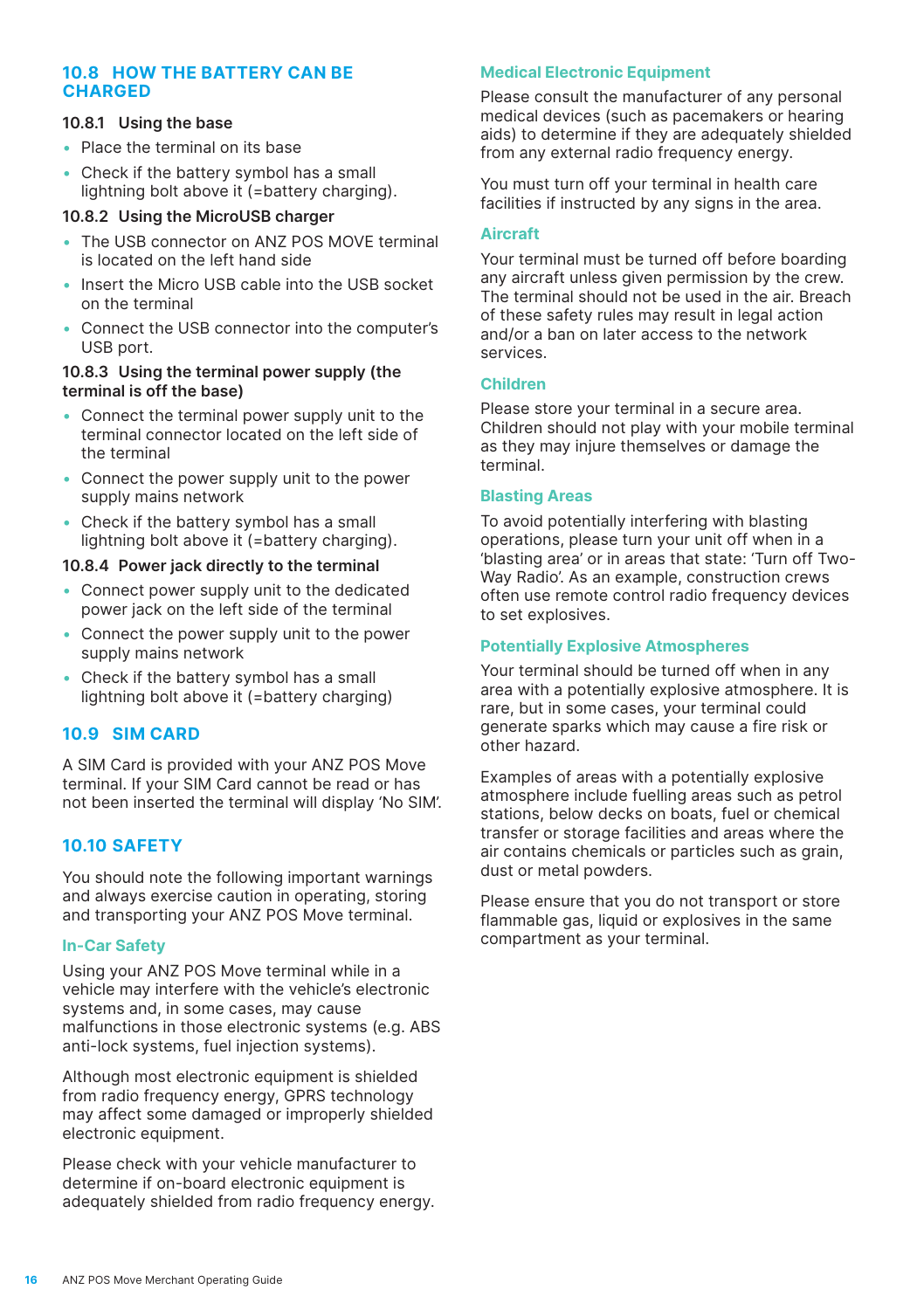# **11. Processing a Sale**

### <span id="page-16-0"></span>**11.1 PROCESSING A SALE – CONTACTLESS CARD, SMARTPHONE OR WEARABLE (PURCHASE AMOUNT LESS THAN \$100)**

Perform card security checks, please refer to section 7 Fraud Minimisation for further information.

**1** Key in the purchase amount and then press **ENTER**.

**Note:** Cash-Out is not supported on contactless card processing. Bypass the Cash-Out amount by pressing **ENTER**.

- **2** Have the cardholder tap their card, smartphone or wearable on the contactless reader.
- **3** Terminal status is displayed.

The terminal will display an '**APPROVED**' OR '**DECLINED**' message. If the transaction has been rejected, please notify the customer, advise them to contact their Card Issuer and seek an alternative form of payment.

- **4** Transaction is approved and merchant receipt is printed.
- **5** Press **ENTER** to print the customer copy or **CLEAR** to return to the start screen. Hand the customer their copy of the Transaction Record and their card.

#### **11.2 PROCESSING A SALE – CONTACTLESS CARD, SMARTPHONE OR WEARABLE (PURCHASE AMOUNT MORE THAN \$100)**

Perform card security checks, please refer to section 7 Fraud Minimisation for further information.

**1** Key in the purchase amount and then press **ENTER**.

**Note:** Cash-Out is not supported on contactless card processing. Bypass the Cash-Out amount by pressing **ENTER**.

- **2** Have the cardholder tap their card, smartphone or wearable on the contactless reader.
- **3** If prompted, key in the **PIN** number or press **ENTER** for Signature.
- **4** Terminal status is displayed.

The terminal will display an '**APPROVED**' OR '**DECLINED**' message. If the transaction has been rejected, please notify the customer, advise them to contact their Card Issuer and seek an alternative form of payment.

- **5** Transaction is approved and merchant receipt is printed.
- **6** Press **ENTER** to print the customer copy or **CLEAR** to return to the start screen. Hand the customer their copy of the Transaction Record and their card.

#### **11.3 PROCESSING A SALE WITH CASH-OUT**

Perform card security checks, please refer to section 7 Fraud Minimisation for further information.

- **1** Key in the purchase amount and then press **ENTER**.
- **2** Key in the cash amount using the numeric keys on the terminal.
- **3** Verify the amount is correct and accept by pressing **ENTER**.
- **4** Insert or swipe cardholder's card. Chip Cards are to be inserted and left in the Chip Card Reader. Magnetic Stripe Cards are to be swiped through the Magnetic Stripe Card Reader.

**Note:** Cash-Out is not supported on contactless card processing.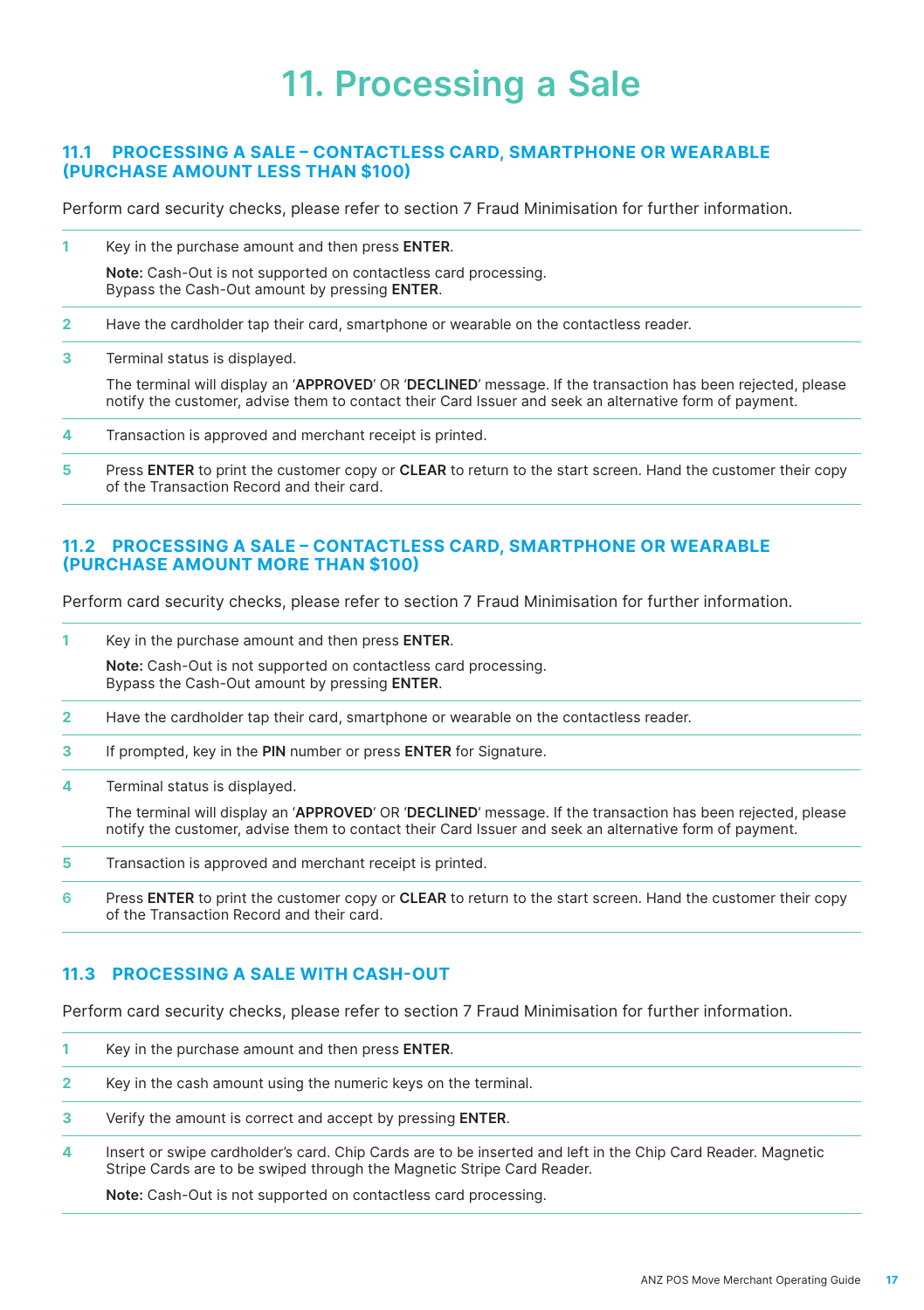- <span id="page-17-0"></span>**5** Select the account by pressing the number keys to select CHQ or SAV
- **6** Have the cardholder enter their PIN then press **ENTER**.
- **7** Terminal status is displayed.

The terminal will display an '**APPROVED**' OR '**DECLINED**' message. If the transaction has been rejected, please notify the customer, advise them to contact their Card Issuer and seek an alternative form of payment.

- **8** Transaction is approved and merchant receipt is printed.
- **9** Press **ENTER** to print the customer copy or **CLEAR** to return to the start screen. Hand the customer their copy of the Transaction Record and their card.

# **11.4 PROCESSING A SALE – INSERT (EMV) AND SWIPE WITH PIN OR SIGNATURE**

Perform card security checks, please refer to section 7 Fraud Minimisation for further information.

- **1** Key in the purchase amount and then press **ENTER**.
- **2** Key in the cash amount using the numeric keys if Cash-Out is required. If not, just press **ENTER**.
- **3** Verify the amount is correct and accept by pressing **ENTER**.
- **4** Insert or swipe cardholder's card. Chip Cards are to be inserted and left in the Chip Card Reader. Magnetic Stripe Cards are to be swiped through the Magnetic Stripe Card Reader.
- **5** Select the account by pressing the number keys to select CHQ, SAV or CR.
- **6** Key in the **PIN** number or press **ENTER** for Signature.

**Note:** Only some cards will allow the terminal to bypass PIN. If only PIN is accepted, then the terminal will beep and this screen will remain until a PIN is entered.

**7** Terminal status is displayed.

The terminal will display an '**APPROVED**' OR '**DECLINED**' message. If the transaction has been rejected, please notify the customer, advise them to contact their Card Issuer and seek an alternative form of payment.

- **8** Transaction is approved and merchant receipt is printed.
- **9** If signature is required this is prompted. Terminal prints a signature record. Have the customer sign this and compare it to the signature on the reverse of the customer's card.
- **10** If the signature matches, press **YES**. The terminal requests to print customer copy.

# **11.5 PROCESSING A CASH-OUT ONLY TRANSACTION**

Customers may request Cash-Out (with or without making a purchase) by debiting their Cheque or Savings account. Cash-Out is only available if this transaction type has been enabled on the terminal, otherwise the option will not appear on the display. To request this option, you must call ANZ Worldline Payment Solutions. If Cash-Out is enabled on the terminal, the Cash-Out transaction

can only be processed when the terminal is online and an approved authorisation has been received from the issuing bank for this transaction. Please note that Cash-Out is not available for contactless or UnionPay transactions.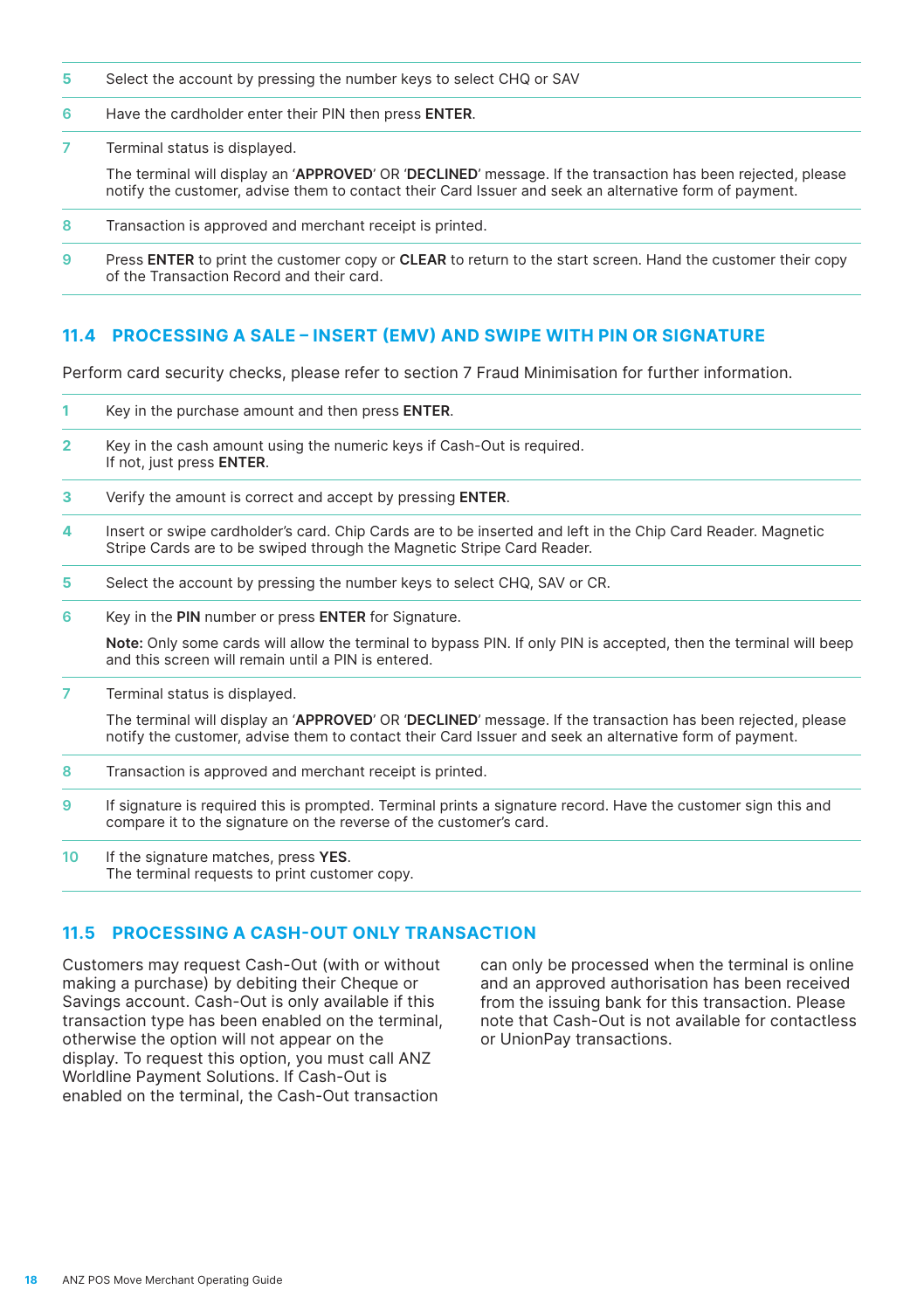<span id="page-18-0"></span>Perform card security checks, please refer to section 7 Fraud Minimisation for further information.

- **1** Press the **MENU** key to access ANZ POS Move terminal menu.
- **2** Select **TRANSACTION**
- **3** Select **Cash-Out**
- **4** Key in the Cash-Out amount and press **ENTER**.
- **5** Insert or swipe the cardholder's card. Chip Cards are to be inserted and left in the Chip Card Reader. Magnetic Stripe Cards are to be swiped through the Magnetic Stripe Card Reader.

**Note:** Cash-Out is not supported on contactless card processing.

- **6** Select the account by pressing the number keys to select CHQ or SAV.
- **7** Have the cardholder enter their **PIN** then press **ENTER**.
- **8** Terminal status is displayed.

The terminal will display an '**APPROVED**' OR '**DECLINED**' message. If the transaction has been rejected, please notify the customer, advise them to contact their Card Issuer and seek an alternative form of payment.

- **9** Transaction is approved and merchant receipt is printed.
- **10** Press **ENTER** to print the customer copy or **CLEAR** to return to the start screen. Hand the customer their copy of the Transaction Record and their card.

# **12. Refunds**

Refunds are easy to process if a customer returns goods purchased from you or for services terminated or cancelled.

#### **Visa and Mastercard**

For any goods purchased with a Visa or Mastercard scheme card that is accepted for return, or for any services that are terminated or cancelled, or where any price adjustment is made, you must first attempt to process the refund (credit transaction) to the same card that was used for the original purchase transaction.

If the card that was used for the original purchase transaction is not available (e.g. it is expired) and therefore a refund is required to be processed by other means, please ensure you keep all supporting documentation to show:

- the method used to refund
- the cardholder contact details
- details of the original purchase.

This is in order to provide evidence if a chargeback claim is submitted. However, this does not guarantee you will not be liable in the event of a chargeback claim.

Provided that you have adequate supporting documentation proving that the original purchase transaction took place on the original card, you may process the refund onto an alternate card, which belongs to the same cardholder as the card used for the original purchase transaction, under any of the following types of circumstances:

- The original account is no longer available or valid (for example, the original card has been replaced due to expiration or being reported lost or stolen)
- The authorisation request for the refund transaction was declined by the issuer.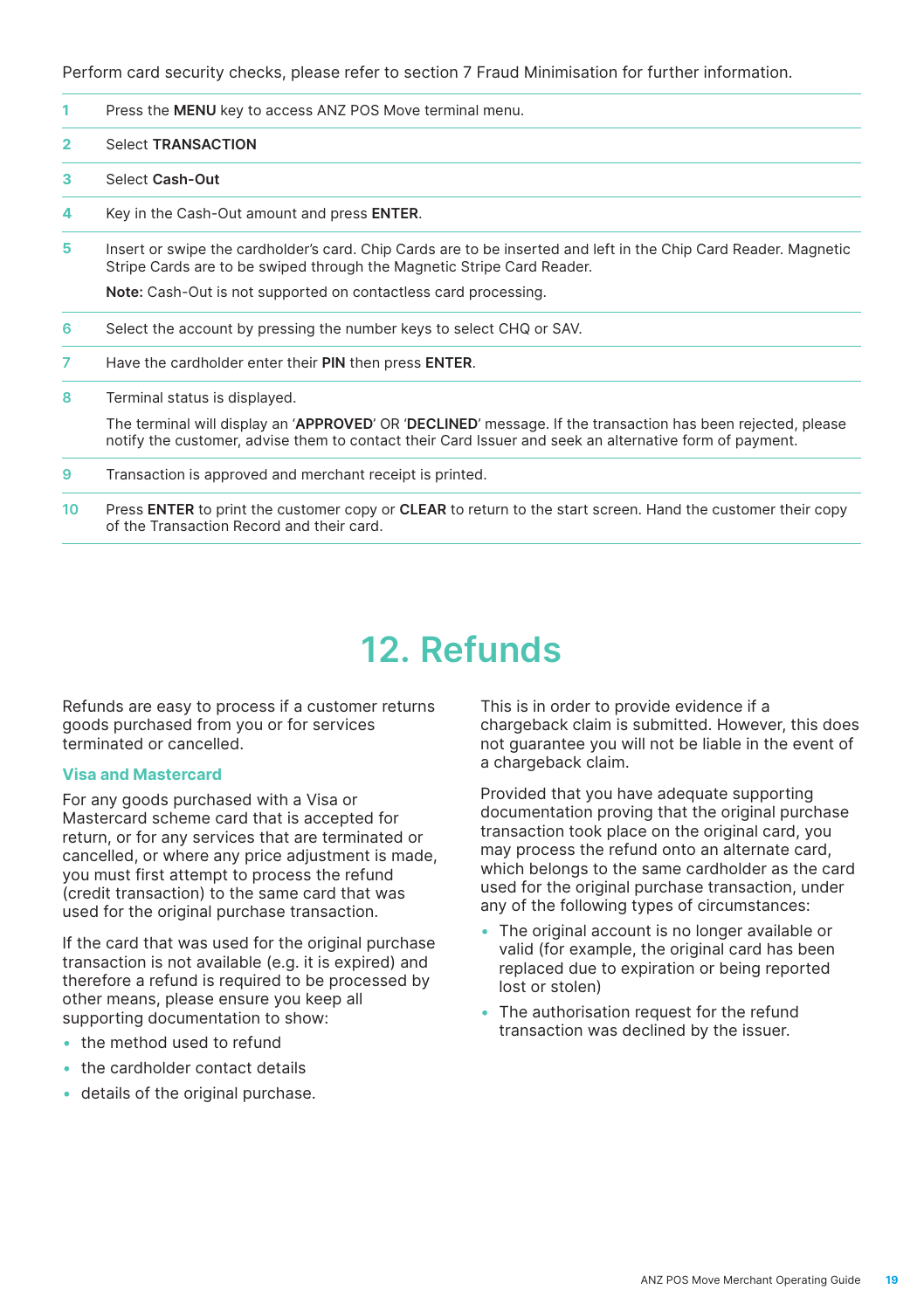<span id="page-19-0"></span>When a refund cannot be processed to the original card or to an alternate card, and provided that you have adequate supporting documentation proving that the original purchase transaction took place on the original card you may offer an alternate form of refund (for example, cash, cheque, in-store credit, prepaid card, etc.), under any of the following types of circumstances:

- The refund is made to a recipient of a gift (instead of to the cardholder who made the original purchase)
- The original sale took place on a Visa or Mastercard prepaid card, which has since been discarded
- The authorisation request for the credit transaction was declined
- In order to comply with any applicable Laws, including but not limited to the "Australian Consumer Law ", as set out in Schedule 2 of the *Competition and Consumer Act 2010* (Cth) (*Australian Consumer Law*).

#### **Other Card Schemes**

For any goods purchased with a card belonging to schemes other than the Visa or Mastercard schemes, that is accepted for return, or for any services that are terminated or cancelled, or where any price adjustment is made, you must not make either any cash-based refund to the cardholder or a refund to another card number unless you are required to do so in order to comply with any applicable Laws, including but not limited to the Australian Consumer Law. If you do so, you may be liable for a chargeback should a cardholder dispute the original sales transaction, which may result in a debit to your Merchant Account for the relevant "disputed" transaction.

**Note:** Refund is only available if this transaction type has been enabled on the terminal, otherwise the option will not appear on the display. If Refund is not enabled on the terminal, please contact ANZ Worldline Payment Solutions on 1800 039 025 for assistance.

### **12.1 PROCESSING A REFUND TRANSACTION**

Perform card security checks, please refer to section 7 Fraud Minimisation for further information.

| 1.           | Press the <b>MENU</b> key to access ANZ POS Move terminal menu.                                                                                                                                                                                                                                 |
|--------------|-------------------------------------------------------------------------------------------------------------------------------------------------------------------------------------------------------------------------------------------------------------------------------------------------|
| $\mathbf{2}$ | Select <b>TRANSACTION.</b>                                                                                                                                                                                                                                                                      |
| 3.           | Select <b>REFUND</b> .                                                                                                                                                                                                                                                                          |
| 4            | Key in the refund amount and press <b>ENTER</b> .                                                                                                                                                                                                                                               |
| 5.           | PINpad prompts to enter the merchant password. Enter the <b>Password</b> and press <b>ENTER</b> .                                                                                                                                                                                               |
| 6            | Insert, swipe or tap the cardholder's card. Chip Cards are to be inserted and left in the Chip Card Reader.<br>Magnetic Stripe Cards are to be swiped through the Magnetic Stripe Card Reader. When a card is swiped or<br>inserted, the PINpad prompts the card holder to select Account Type. |
|              |                                                                                                                                                                                                                                                                                                 |

**7** Select the account by pressing the number keys to select CHQ, SAV or CR.

**Note:** Only some cards will allow the terminal to bypass PIN. If only PIN is accepted, then the terminal will beep and this screen will remain until a PIN is entered.

**8** Key in the PIN number or press **ENTER** for Signature.

**9** Terminal status is displayed.

The terminal will display an '**APPROVED**' OR '**DECLINED**' message. If the transaction has been rejected, please notify the customer, advise them to contact their Card Issuer and hand the customer their copy of the Transaction Record.

- **10** Transaction is approved and merchant receipt is printed.
- **11** If signature is required this is prompted. Terminal prints a signature record. Have the customer sign this and compare it to the signature on the reverse of the customer's card.
- **12** If the signature matches, press **YES** on the terminal or press the **ENTER** key. The terminal requests to print customer copy.
- **13** Press **ENTER** to print the customer copy or **CLEAR** to return to the start screen. Hand the customer their copy of the Transaction Record and their card.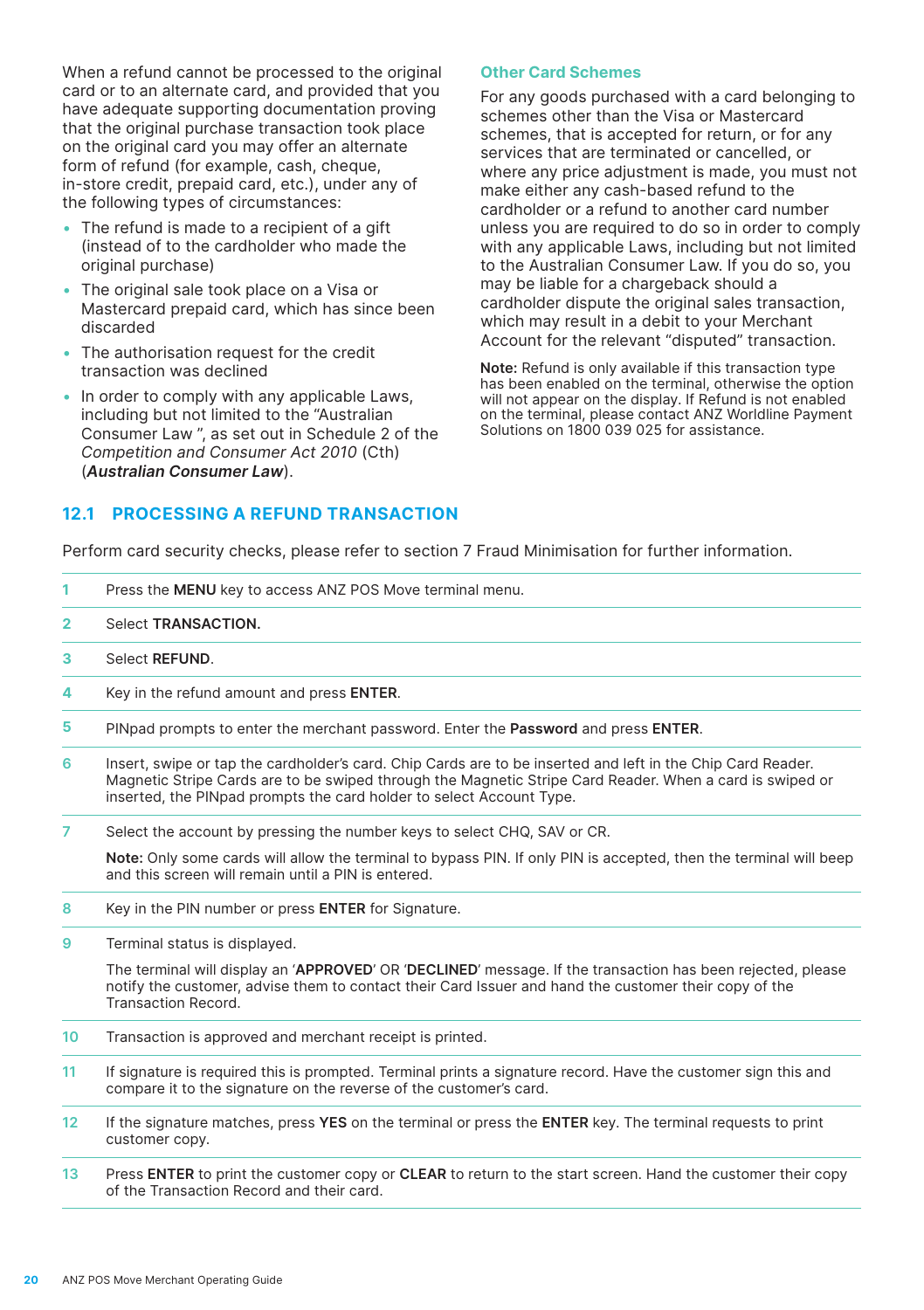# **13. Pre-Authorisation**

<span id="page-20-0"></span>A merchant who operates a Hotel, Car Rental or Cruise Line business can process a Pre-Authorisation Transaction. Access to Pre-Authorisation menu screens (PRE AUTH) will be available to approved merchants within these specific industry groups.

Pre-Authorisation authorises a transaction that will be completed at a later time. These transactions can only be performed on Visa® and Mastercard branded card accounts.

Some examples are listed below to assist in estimating your Pre-Authorisation amount:

Example 1: A hotel may estimate transaction amounts based on:

- Cardholder's intended length of stay at check-in time
- • Room rate
- Applicable tax
- Service charge rates
- Other allowable charges e.g. mini-bar and telephone calls.

Example 2: A Car Rental Company may estimate transaction amounts based on:

- Cardholder's intended car rental period
- • Rental rate
- Applicable tax

### **13.1 PROCESSING A PRE-AUTHORISATION**

Perform card security checks, please refer to section 7 Fraud Minimisation for further information.

| 1.             | Press the <b>MENU</b> key to access ANZ POS Move terminal menu.                                                                            |
|----------------|--------------------------------------------------------------------------------------------------------------------------------------------|
| $\overline{2}$ | Select <b>TRANSACTION.</b>                                                                                                                 |
| 3              | Select PRE-AUTH.                                                                                                                           |
| 4              | Select PRE-AUTH again.                                                                                                                     |
| 5              | Key in the pre-auth amount and Press ENTER.                                                                                                |
| 6              | Insert or swipe the card if the card holder is present else manually enter the card details (Step 8-9 for manual entry).                   |
| 7              | Key in the PIN number and press ENTER or press ENTER for Signature.                                                                        |
|                | Note: When a valid Credit Card is presented, the PINpad prompts for PIN entry which may be bypassed by<br>pressing <b>ENTER.</b>           |
| 8              | This is applicable where customer is not present, e.g. telephone reservation. The merchant can enter the card<br>details using the PINpad. |

- 8.1. Key in the card number and press **ENTER.**
- 8.2. Key in the expiry date and press **ENTER.**
- 8.3. Key in the CCV (if prompted) and press **ENTER.**
- • Mileage rates
- • Other allowable charges e.g. petrol and extra mileage.

It is important to estimate Pre-Authorisation amounts accurately as cardholder funds are placed on hold. The completion amount should be within 15% of the Pre-Authorisation amount. If the completion amount varies by greater than 15%, the terminal will display an 'AMOUNT NOT MATCHED' screen. In this instance, process a completion transaction to the value of the Pre-Authorisation, then complete another purchase transaction for the difference. Please note that Visa® Card schemes require the completion amount of a car rental transaction must be within 15% of the Pre-Authorisation amount or US\$75.00.

The Card Issuer determines the number of days the cardholder's funds remain on hold. As a guide, the funds may be held between 4 and 10 days for Australian banks but may be longer for overseas banks. If the terminal goes offline during Pre-Authorisation, you will receive a declined error message as Pre-Authorisation is not processed when the terminal is offline. Please contact the appropriate Authorisation Centre (please refer to section 1.2) for a manual authorisation and complete the transaction using Manual Processing. An authorisation number must be recorded.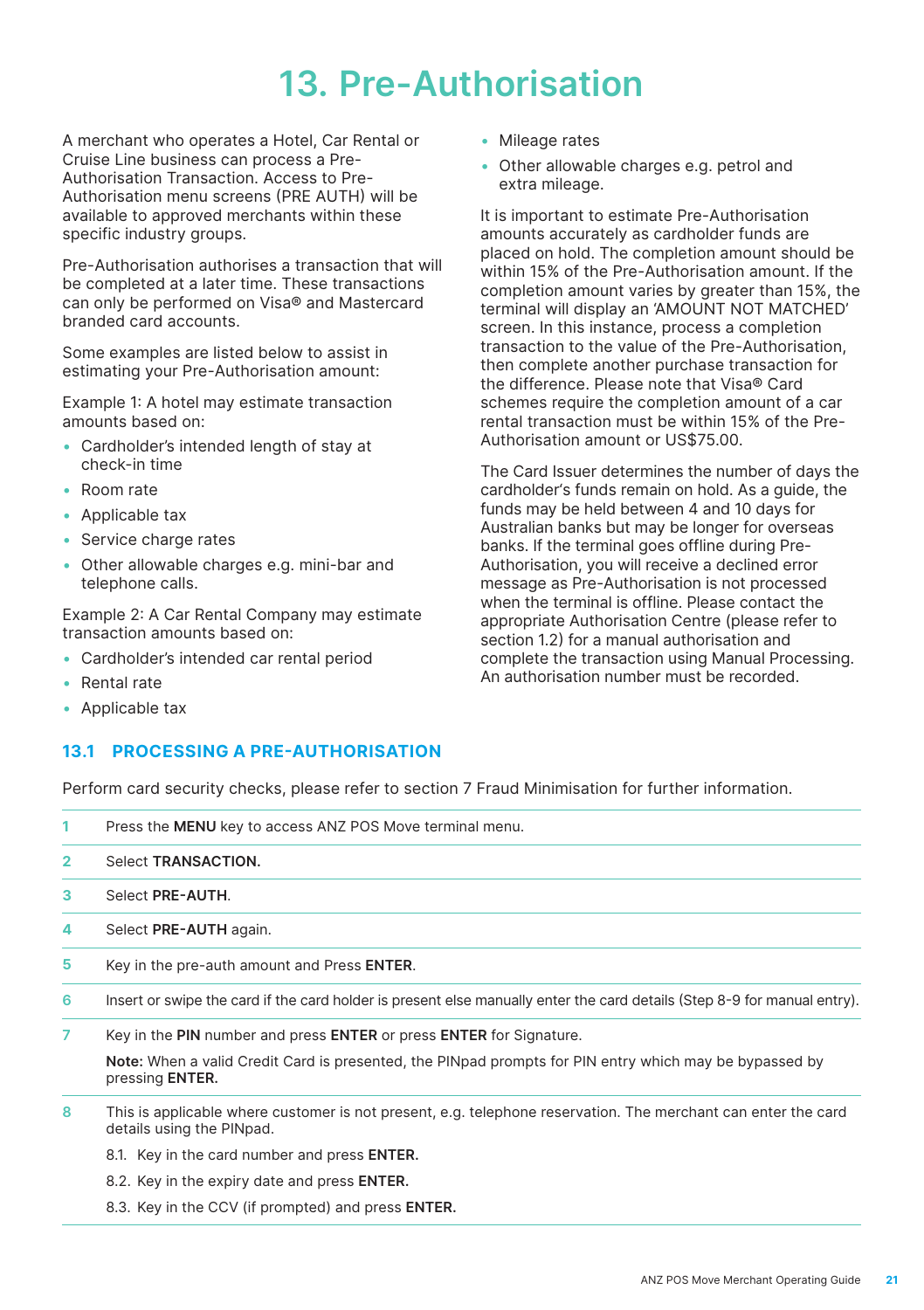<span id="page-21-0"></span>**9** PINpad prompts for the merchant password, if set. Enter the merchant password and press **ENTER.**

#### **10** Press **ENTER** to confirm.

**11** Terminal status is displayed.

The terminal will display an '**APPROVED**' OR '**DECLINED**' message. If the transaction has been rejected, please notify the customer, advise them to contact their Card Issuer and seek an alternative form of payment.

- **12** Transaction is approved and merchant receipt is printed.
- **13** If signature is required it will be prompted. Terminal will print a signature line on the merchant receipt. Have the customer sign this and compare it to the signature on the reverse of the customer's card.
- **14** If the signature matches, press **YES** on the terminal screen or alternatively press **ENTER** key. The terminal requests to print customer copy.
- **15** Press **ENTER** to print the customer copy or **CLEAR** to return to the start screen. Hand the customer their copy of the Transaction Record and their card.

### **13.2 PRE-AUTHORISATION COMPLETION**

The Pre-Authorisation Completion transaction looks up the original pre-auth record, confirms the transaction value and puts the pre-author payment through as a transaction.

Perform card security checks, please refer to section 7 Fraud Minimisation for further information.

- **1** Press the **MENU** key to access ANZ POS Move terminal menu.
- **2** Select **TRANSACTION.**
- **3** Select **PRE-AUTH.**
- **4** Select **COMPLETION.**
- **5** Key in the amount and Press **ENTER**.
- **6** Insert or swipe the card if the card holder is present else manually enter the card details (Step 8-9 for manual entry).
- **7** Key in the **PIN** number and press **ENTER** or press **ENTER** for Signature.

**Note:** When a valid Credit Card is presented, the PINpad prompts for PIN entry which may be bypassed by pressing **ENTER.**

- **8** This is applicable where customer is not present, e.g. telephone reservation. The merchant can enter the card details using the PINpad.
	- 8.1. Key in the card number and press **ENTER.**
	- 8.2. Key in the expiry date and press **ENTER.**
	- 8.3. Key in the CCV (if prompted) and press **ENTER.**
- **9** PINpad prompts for the merchant password, if set. Enter the merchant password and press **ENTER.**
- **10** Terminal status is displayed.

The terminal will display an '**APPROVED**' OR '**DECLINED**' message. If the transaction has been rejected, please notify the customer, advise them to contact their Card Issuer and seek an alternative form of payment.

- **11** Transaction is approved and merchant receipt is printed.
- **12** If signature is required it will be prompted. Terminal will print a signature line on the merchant receipt. Have the customer sign this and compare it to the signature on the reverse of the customer's card.
- **13** If the signature matches, press **YES**. The terminal requests to print customer copy.
- **14** Press **ENTER** to print the customer copy or **CLEAR** to return to the start screen. Hand the customer their copy of the Transaction Record and their card.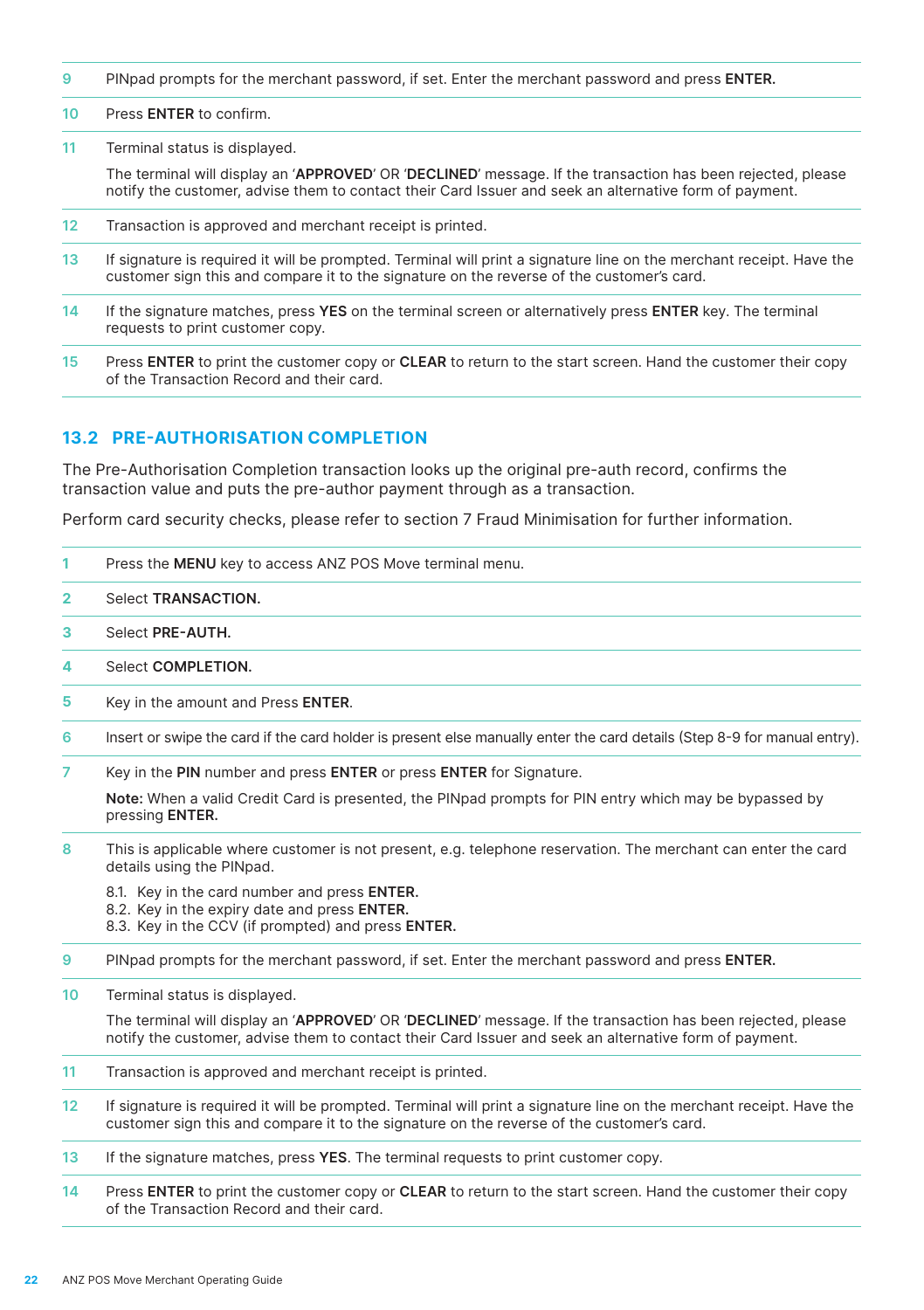# <span id="page-22-0"></span>**13.3 PRE-AUTHORISATION CANCEL**

A Pre-Authorisation reduces the available funds on a cardholder's credit card account. If a customer does not proceed with a sale after authorisation has been obtained, you should cancel the Pre-Authorisation as soon as possible.

Perform card security checks, please refer to section 7 Fraud Minimisation for further information.

| 1              | Press the <b>MENU</b> key to access ANZ POS Move terminal menu.                                                                     |
|----------------|-------------------------------------------------------------------------------------------------------------------------------------|
| $\overline{2}$ | Select <b>TRANSACTION.</b>                                                                                                          |
| 3              | Select PRE-AUTH.                                                                                                                    |
| 4              | Select PRE-AUTH CANCEL.                                                                                                             |
| 5              | Key in the Approval Code and Press ENTER (The approval code can be obtained from the original Pre-Auth<br>Merchant copy).           |
| 6              | Terminal displays the last 4 digits of the card and prompts to confirm the pre-auth transaction cancellation.                       |
| 7              | Press <b>ENTER</b> to confirm cancellation of the pre-auth transaction.                                                             |
| 8              | Terminal status is displayed.                                                                                                       |
|                | The terminal will display an 'APPROVED' OR 'DECLINED' message. If the transaction has been rejected, please<br>notify the customer. |
| 9              | Transaction is approved and merchant receipt is printed.                                                                            |
| 10             | Press ENTER to print the customer copy or CLEAR to return to the start screen.                                                      |

# **14. Hand Key (Manual Entry) Processing**

If the terminal cannot read a card when it is swiped or inserted, please advise the cardholder to contact their Card Issuer and seek an alternative form of payment. If decide you want to hand key a transaction if the terminal cannot read a card when it is swiped or inserted, please be aware of the following before you manually key credit card details using the terminal.

Note: It is recommended that you DO NOT hand key a card if the customer's card does not swipe through your terminal. The risk of hand keying rests with the merchant. Performing card security checks can minimise any potential financial loss, please refer to section 7 Fraud Minimisation for further information on the card security checks.

You cannot hand key UnionPay or debit cards for sales transactions. When you hand key credit card details, you are also required to seek a form of photographic identification e.g. a current Driver's Licence and record the details including licence number and expiry date. Make an imprint of the credit or debit card using your Imprinter and record these details on the back of your copy of the Sales Voucher. Please note that this may not protect you from chargebacks if the transaction is disputed by cardholder or cardholder's issuing bank– you may still be held liable which results in a debit to your merchant account for the amount of the relevant "disputed" transaction.

Please contact ANZ Worldline Payment Solutions on 1800 039 025 before you hand key credit card details for Mail Order / Telephone Order Processing. You may only hand key credit card details for Mail Order / Telephone Order if authorised by ANZ Worldline Payment Solutions.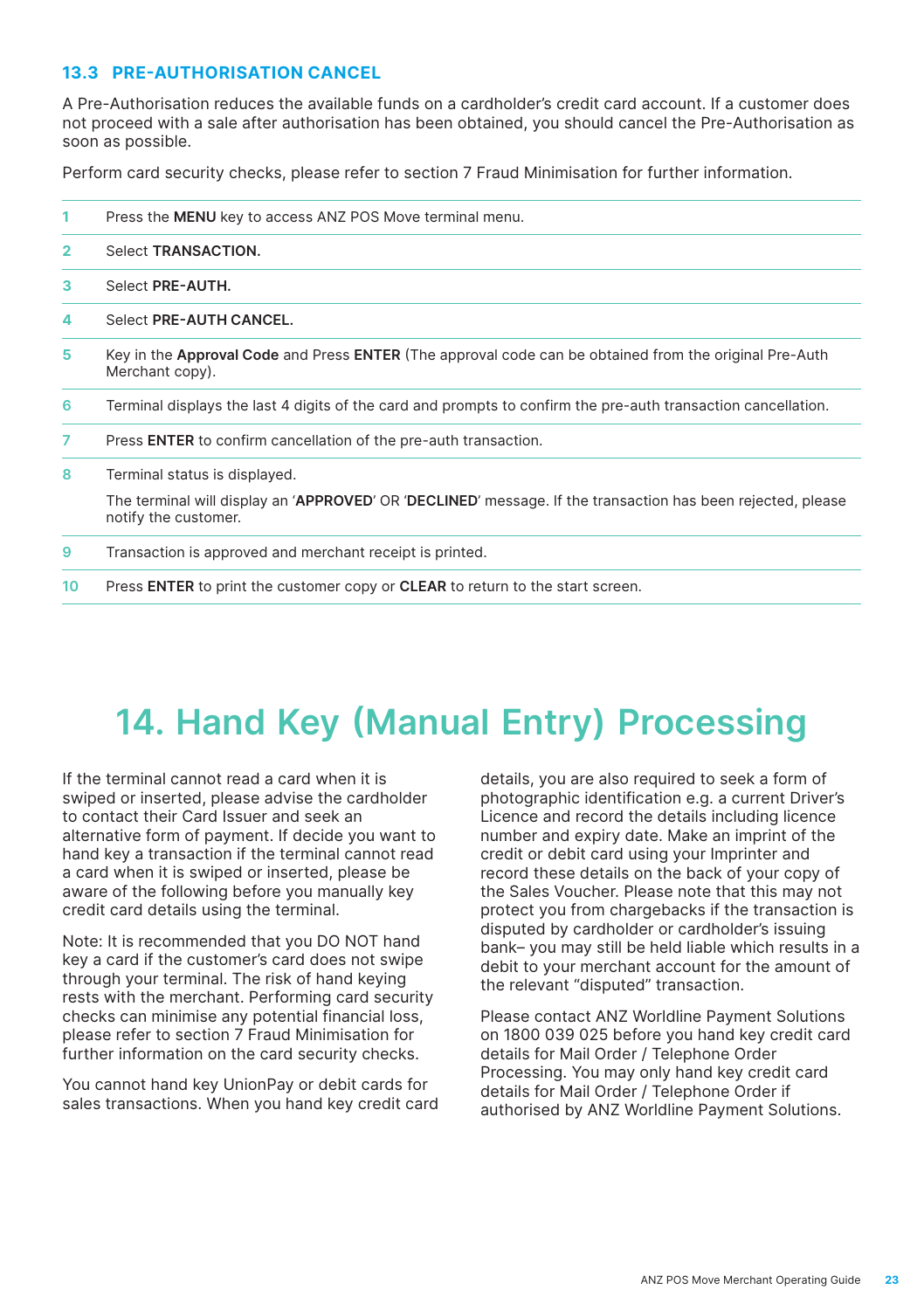### <span id="page-23-0"></span>**14.1 PROCESSING A HAND KEY TRANSACTION WITH A CARDHOLDER PRESENT**

Perform card security checks, please refer to section 7 Fraud Minimisation for further information.

- **1** Key in the purchase amount and press **ENTER**.
- **2** Verify the amount is correct and accept by pressing **ENTER**.
- **3** Key in the card number and press **ENTER.**

**Note:** While manually entering the card number, the PINpad will display data as you key it in. If an invalid card number was entered at PINpad, after approximately 2 seconds, the PINpad will re-prompt for entry of a valid card number. Prompt will continue to be displayed until a valid number is entered or you terminate the transaction.

- **4** Key in the expiry date and press **ENTER.**
- **5** Key in the CCV (if prompted) and press **ENTER**.
- **6** PINpad prompts for the merchant password. Enter the merchant password and press **ENTER**.
- **7** Terminal status is displayed.

The terminal will display an '**APPROVED**' OR '**DECLINED**' message. If the transaction has been rejected, please notify the customer, advise them to contact their Card Issuer and seek an alternative form of payment.

- **8** Transaction is approved and merchant receipt is printed.
- **9** If signature is required this is prompted. Terminal prints a signature record. Have the customer sign this and compare it to the signature on the reverse of the customer's card.
- **10** If the signature matches, press **YES**. The terminal requests to print customer copy.
- **11** Press **ENTER** to print the customer copy or **CLEAR** to return to the start screen. Hand the customer their copy of the Transaction Record and their card.

# **15. Mail Order / Telephone Order (MOTO)**

For merchants authorised by ANZ Worldline Payment Solutions to process Mail Order / Telephone Order the terminal will request that you identify the 'source' and the 'nature' of the transaction.

**Note:** You are liable for any disputed transactions. The cardholder may dispute transactions for any reason. To minimise disputes, you should keep the following records of each mail or telephone order:

- Cardholder's name (as it appears on the card)
- • Cardholder's address (not a PO Box)
- • Cardholder's signature (if mail order)
- Type of card (Mastercard®, Visa® and UnionPay)
- Card number (First 6 and last 4 digits only, e.g.1234 56XX XXXX 7890)
- • Card valid from/to dates
- Authorised dollar amount(s) to be debited
- • Contact telephone number
- Details of the goods or services required
- Transaction date.

When the transaction has been processed, promptly dispatch the goods.

Note: You must retain information about a transaction whether processed manually or electronically for a period of 30 months from the date of the transaction or such other period required by Law or notified by ANZ Worldline Payment Solutions.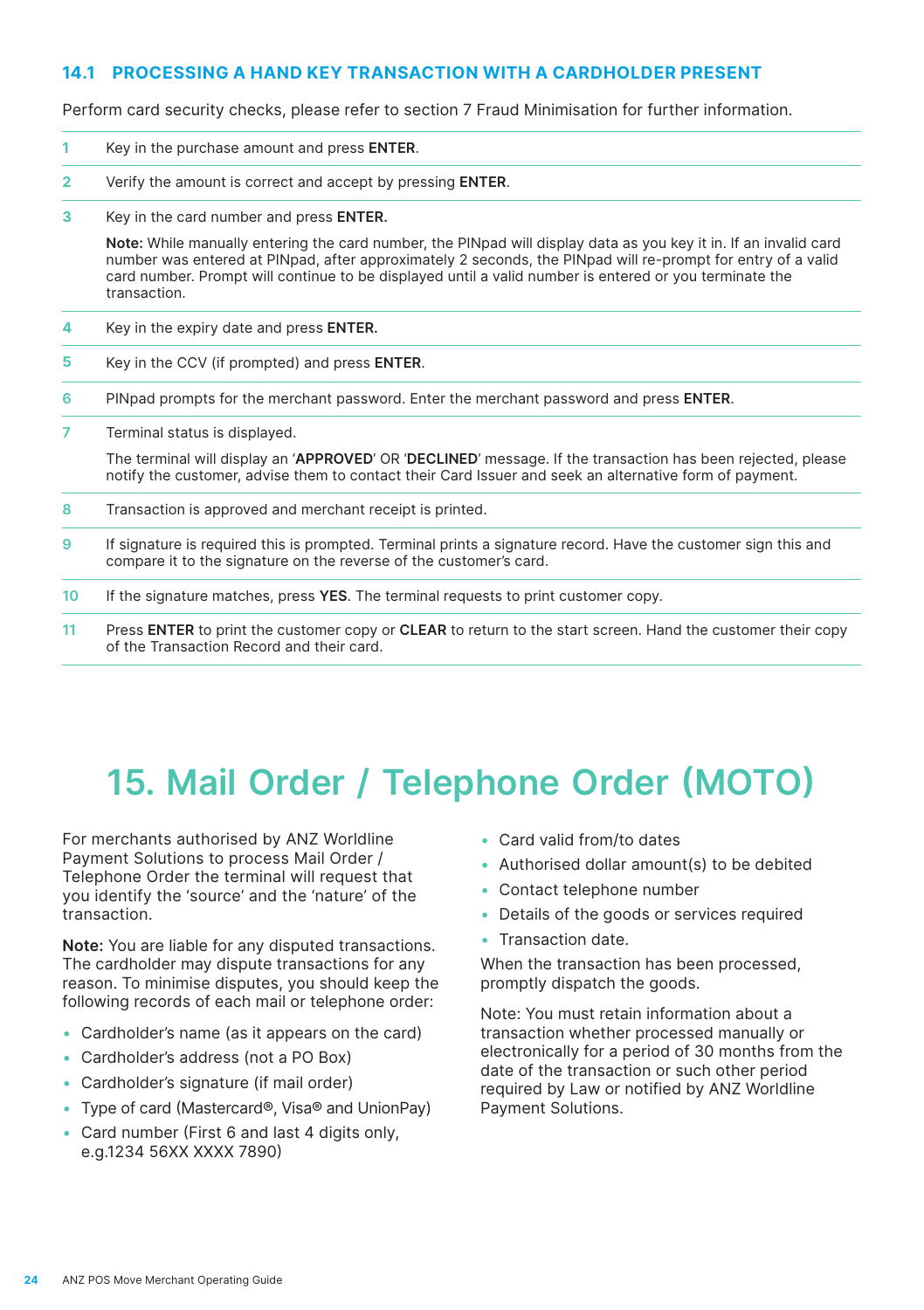### <span id="page-24-0"></span>**15.1 PROCESSING A MAIL ORDER/TELEPHONE ORDER TRANSACTION (SCHEME CARDS ONLY)**

Perform card security checks, please refer to section 7 Fraud Minimisation for further information on the card security checks.

- **1** Press the **MENU** key to access ANZ POS Move terminal menu.
- **2** Select **TRANSACTION**
- **3** Select **MOTO**
- **4** Key in the amount and Press **ENTER**
- **5** PINpad prompts for the merchant password. Enter the merchant password and press **ENTER**
- **6** Key in the card number and press **ENTER.**

**Note:** While manually entering the card number, the PINpad will display data as you key it in. If an invalid card number was entered at PINpad, after approximately 2 seconds, PINpad will re-prompt for entry of a valid card number. Prompt will continue to be displayed until a valid number is entered or you terminate the transaction.

- **7** Key in the expiry date and press **ENTER.**
- **8** Key in the CCV and press **ENTER.**
- **9** Terminal prompts to select the MOTO Type.
- **10** Press **1** to select **TELEPHONE ORDER** or press **2** to select **MAIL ORDER.**
- **11** Press **ENTER** to confirm.
- **12** Terminal status is displayed.

The terminal will display an '**APPROVED**' OR '**DECLINED**' message. If the transaction has been rejected, please notify the customer, advise them to contact their Card Issuer and seek an alternative form of payment.

- **13** Transaction is approved and merchant receipt is printed.
- **14** Press **ENTER** to print the customer copy or **CLEAR** to return to the start screen. Hand the customer their copy of the Transaction Record and their card.

# **16. Settlement**

ANZ Worldline Payment Solutions offers same day settlement, every day.\*

\*For ANZ business account holders, funds are available on the same day for online transactions, processed through the ANZ POS Move terminal and settled before 09:00 pm (AEST). For non-ANZ business account holders, for online transactions processed through the ANZ POS Move terminal, ANZ Worldline Payment Solutions will transfer the funds to the merchant's bank on the following business day and the availability of the funds will be determined by the merchant's bank. For transactions processed offline or via Paper Merchant Vouchers, these settlement times do not apply.

American Express, Diners Club and JCB will credit your bank account separately. Please check directly with these third parties for when funds are available as times may vary.

ANZ Worldline Payment Solutions automatically performs settlement for you if it has not been completed by 9pm (AEST).

After ANZ Worldline Payment Solutions has automatically settled, the terminal will print the Settlement Report at the time you next perform a transaction.

The terminal cannot be used while settlement is being processed, so it is strongly recommended to initiate settlement during a quiet period and at the same time each day.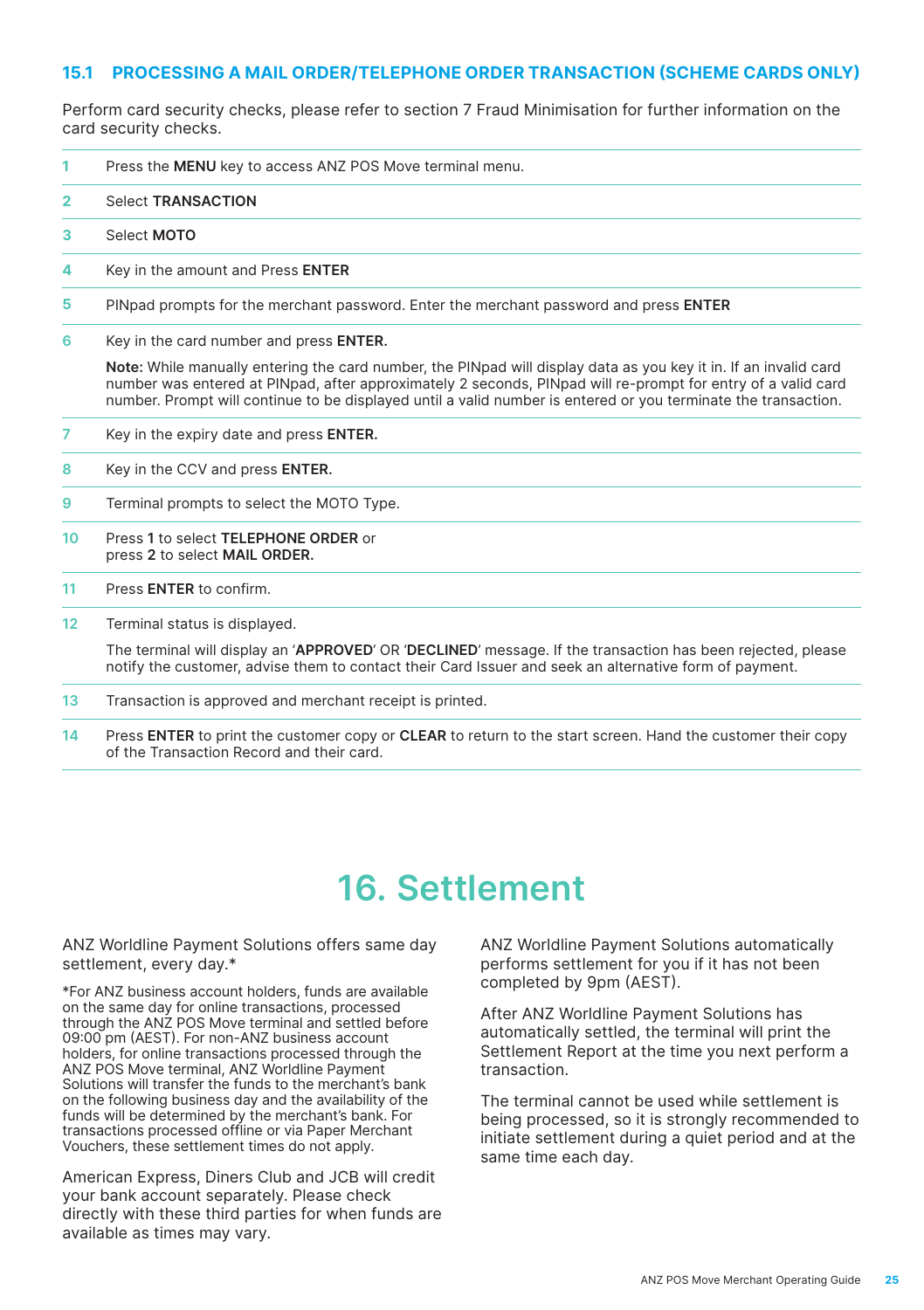### <span id="page-25-0"></span>**16.1 INITIATE MANUAL SETTLEMENT**

The manual settlement function allows you to manually close the batch and settle for the day.

**Note:** Your terminal will settle automatically at 9:00pm AEST daily, unless a manual settlement is performed.

- **1** Press the **MENU** key to access ANZ POS Move terminal menu.
- **2** Select **BATCH.**
- **3** Select **SETTLE**.
- **4** Select **SUMMARY TOTAL** OR **SUB TOTAL.**
	- 4.1. If **SUMMARY TOTAL** was selected, the report will only list the Sales, Cash-Out, Refund and Totals of the settlement (excluding AMEX & Diners).
	- 4.2. If **SUB TOTAL** was selected, the report will list the different cards accepted (AMEX/Diners/Visa/Mastercard & Debit) as well as the totals of the settlement.
- **5** Terminal displays status 'ANZ\_PROD BATCH PROCESSING'.
- **6** The settlement process commences and when successfully processed, the settlement receipt will print.

# **17. Print Transactions**

#### **17.1 PRINT LAST TRANSACTION**

This function allows to print a duplicate receipt of the last transaction processed when the terminal runs out of paper or a paper jam occurs.

- **1** Press the **MENU** key to access ANZ POS Move terminal menu. **2** Select **PRINT.**
- **3** Select **TRANSACTIONS**.
- **4** Select **LAST.**
- **5** Terminal prints the last transaction receipt.

The format of the reprinted receipt or report is exactly the same as the original with the addition of the text \*\*DUPLICATE \*\* printed at the bottom.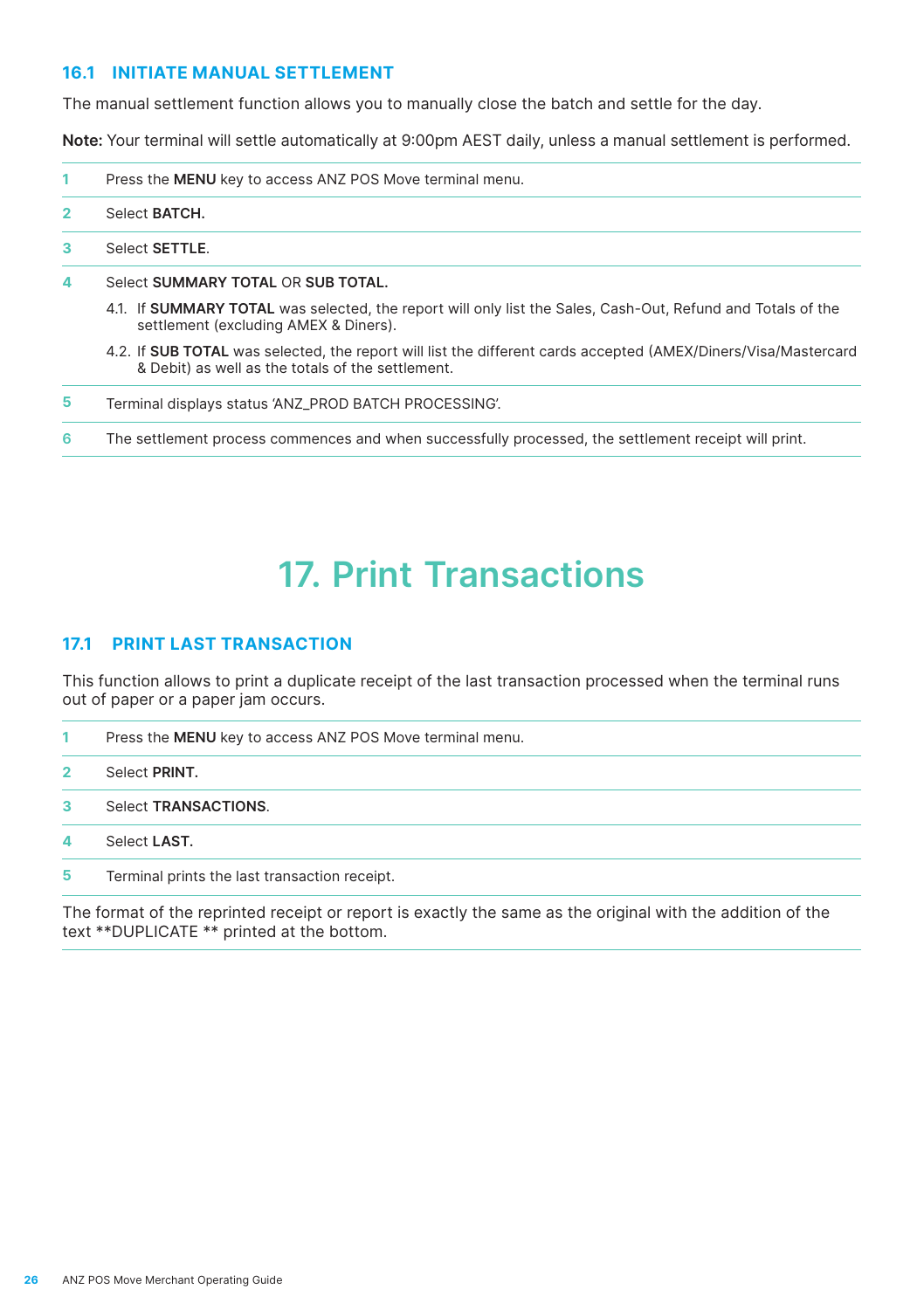# **18. Print Reports**

# <span id="page-26-0"></span>**18.1 AUDIT**

This function provides a print out of all the transactions processed in the current settlement period.

| 1              | Press the MENU key to access ANZ POS Move terminal menu. |
|----------------|----------------------------------------------------------|
| $\overline{2}$ | Select PRINT.                                            |
| 3              | Select <b>REPORTS</b> .                                  |
| 4              | Select <b>AUDIT.</b>                                     |
| 5              | Terminal displays status 'Scanning batch details'.       |
| 6              | Terminal prints the Transaction Listing report.          |

# **18.2 LAST SETTLEMENT**

The Last Settlement report lists the total amount credited to the merchant's bank account as at the last settlement period. This does not include American Express, Diners Club or JCB totals.

|                     | Press the <b>MENU</b> key to access ANZ POS Move terminal menu. |
|---------------------|-----------------------------------------------------------------|
| $\overline{2}$      | Select BATCH.                                                   |
| -3                  | Select LAST SETTLEMENT.                                         |
| $\overline{\bf{4}}$ | Terminal displays status 'PROCESSING'.                          |
| 5                   | Terminal prints Last Settlement Report.                         |

# **18.3 TOTALS BY SUMMARY TOTALS**

The Summary Totals report lists the Sales, Cash-Out, Refund and Totals of the settlement (excluding AMEX, JCB & Diners) for the current settlement period.

| 1              | Press the <b>MENU</b> key to access ANZ POS Move terminal menu. |
|----------------|-----------------------------------------------------------------|
| $\overline{2}$ | Select <b>BATCH</b> .                                           |
| 3              | Select <b>TOTALS</b> .                                          |
| 4              | Select SUMMARY TOTAL.                                           |
| 5              | Terminal displays status 'SCANNING BATCH'.                      |
| 6              | Terminal prints a Summary Totals Report.                        |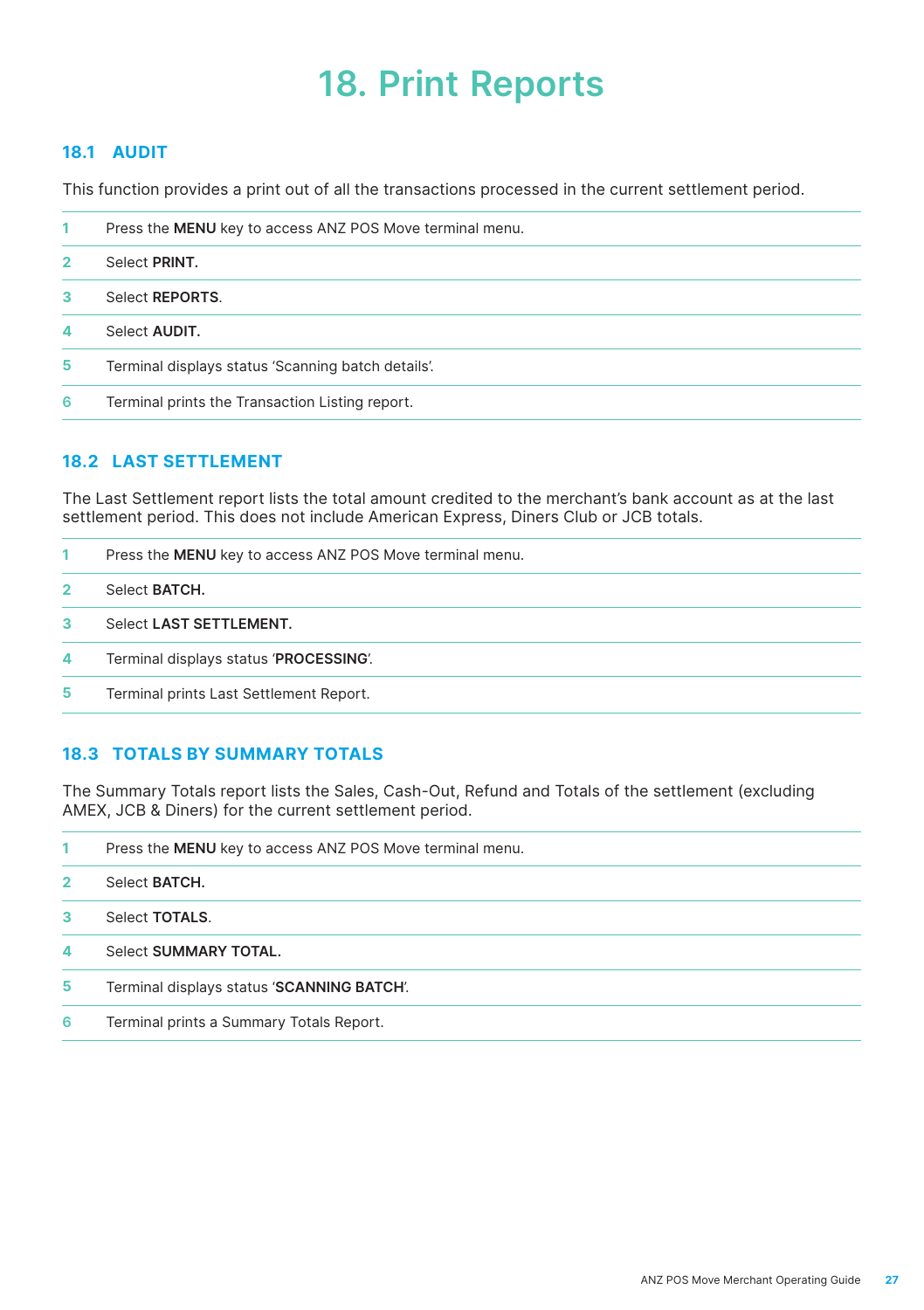# <span id="page-27-0"></span>**18.4 TOTALS BY SUB TOTAL**

The Sub Totals report lists the different cards accepted (AMEX/JCB/Diners/UnionPay/Visa/Mastercard & Debit) as well as the totals of the current settlement period.

- Press the **MENU** key to access ANZ POS Move terminal menu.
- Select **BATCH.**
- Select **TOTALS**.
- Select **SUB TOTAL.**
- Terminal displays status '**SCANNING BATCH**'.
- Terminal prints a Pre-Settlement Report.

### **18.5 REVIEW BATCH**

This function allows you to review the details of the transaction, one at a time, in the current batch.

- Press the **MENU** key to access ANZ POS Move terminal menu. Select **BATCH.** Select **REVIEW BATCH**. Terminal displays status '**SCANNING BATCH DETAILS**'.
- Terminal displays the details of the last transaction.
	- 5.1. Press **F1** button on the screen to view **PREVIOUS** transaction.
		- 5.2. Press **F2** button on the screen to view **NEXT** transaction.
		- 5.3. Press **F3** buttons on the screen to view transaction **INFORMATION**.

# **19. Change Merchant Password**

This function allows you to change the merchant password. The password change function will change your refund, Hand Key and MOTO passord only.

|                | Press the <b>FUNC</b> kev.                                      |
|----------------|-----------------------------------------------------------------|
| $\overline{2}$ | Key in 90 and press <b>ENTER.</b>                               |
| 3              | Terminal displays 'MERCHANT PASSWORD CHANGE ENTER=YES, CLR=NO'. |
| 4              | Press ENTER to change the password.                             |
| 5              | Key in the current 4 digit password and press <b>ENTER</b> .    |
| 6              | Key in a new 4 digit password and press <b>ENTER</b> .          |
|                | Key in the new 4 digit password again and press ENTER.          |
|                |                                                                 |

A confirmation message displays that the merchant password has been changed successfully.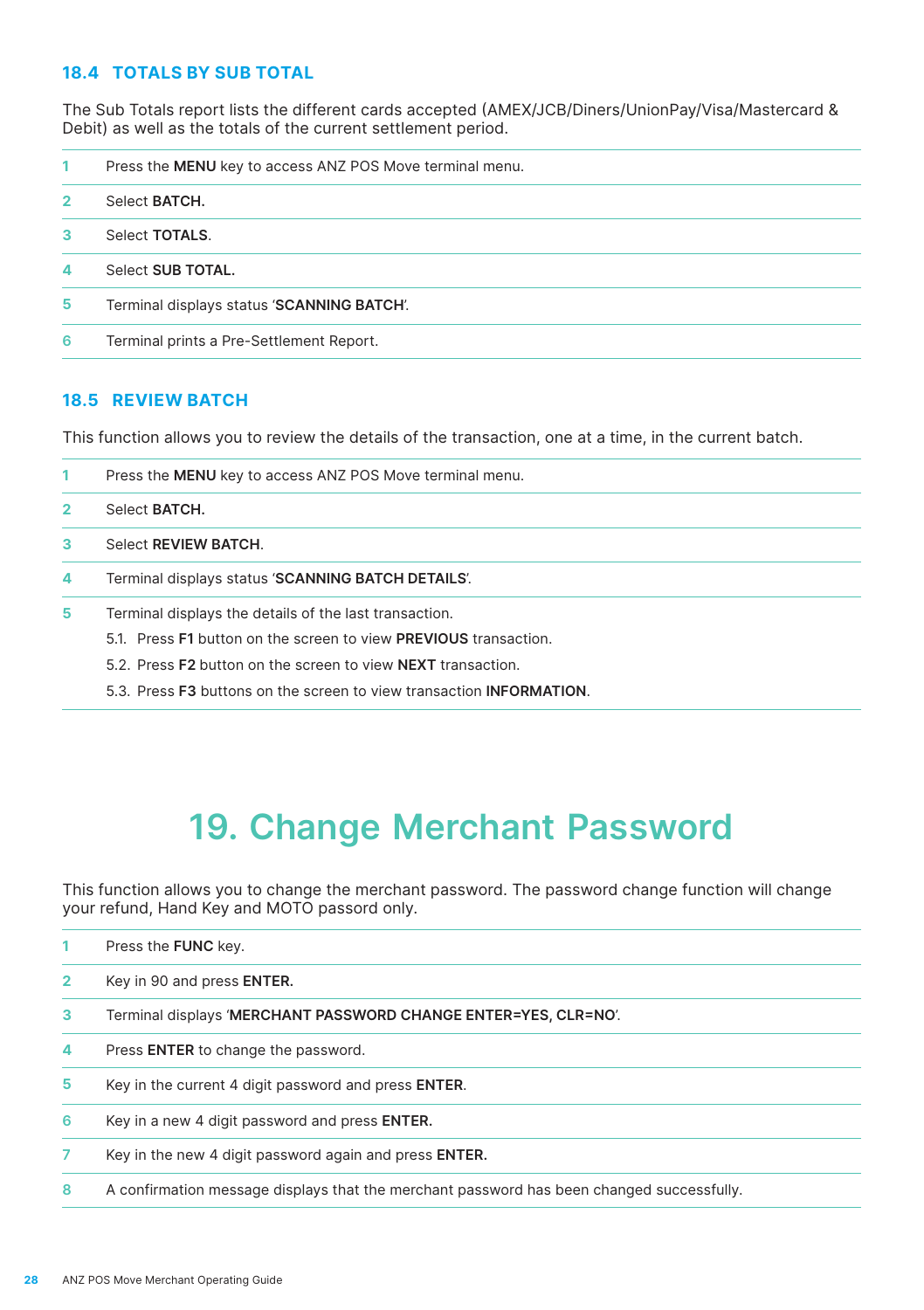# **20. Communication Options**

<span id="page-28-0"></span>In addition to Mobile 4G connectivity, the following communication options are available on the ANZ POS Move Terminal.

- • Internet via Wi-Fi
	- Wi-Fi hotspot and Password is required to connect the terminal
- • Internet via Ethernet
	- A router with an internet connection and an Ethernet cable is required to connect the terminal
- • Dial Up
	- Dedicated analogue phone line is required to connect the terminal

# **20.1 SWITCHING TO AN ALTERNATIVE COMMUNICATION OPTION**

- **1** Press the **MENU** key to access ANZ POS Move terminal menu.
- **2** Select **TERMINAL.**
- **3** Select **HOST COMMS**.
- **4** Use the **F2** or **F3** touchscreen buttons to scroll to the preferred communication option and press **ENTER.**

# **21. Configuring Communication Type**

# **21.1 SET UP THE TERMINAL FOR BROADBAND INTERNET VIA ETHERNET COMMUNICATION**

The merchant must have Broadband Internet available in store and have an Ethernet cable.

Ensure the base and terminal have been paired for Bluetooth. (Refer to Section 21.3 for Pairing the terminal to the base for Bluetooth)

- **1** Plug the Ethernet cable into 'ETH' port behind the base.
- **2** Press the **MENU** key to access ANZ POS Move terminal menu.
- **3** Select **TERMINAL**.
- **4** Select **HOST COMMS**.
- **5** Use the **F2** or **F3** touchscreen buttons to scroll to 'ETH' and press **ENTER.**
- **6** The terminal needs to be paired to the base in order for Ethernet to work. Refer to step 21.3 on how to pair the terminal to the base for Bluetooth.

# **21.2 SET UP THE TERMINAL FOR BROADBAND INTERNET VIA WI-FI COMMUNICATION**

- **1** Press the **MENU** key to access ANZ POS Move terminal menu.
- **2** Select **TERMINAL**.
- **3** Select **OTHERS**.
- **4** Select **SETTINGS.**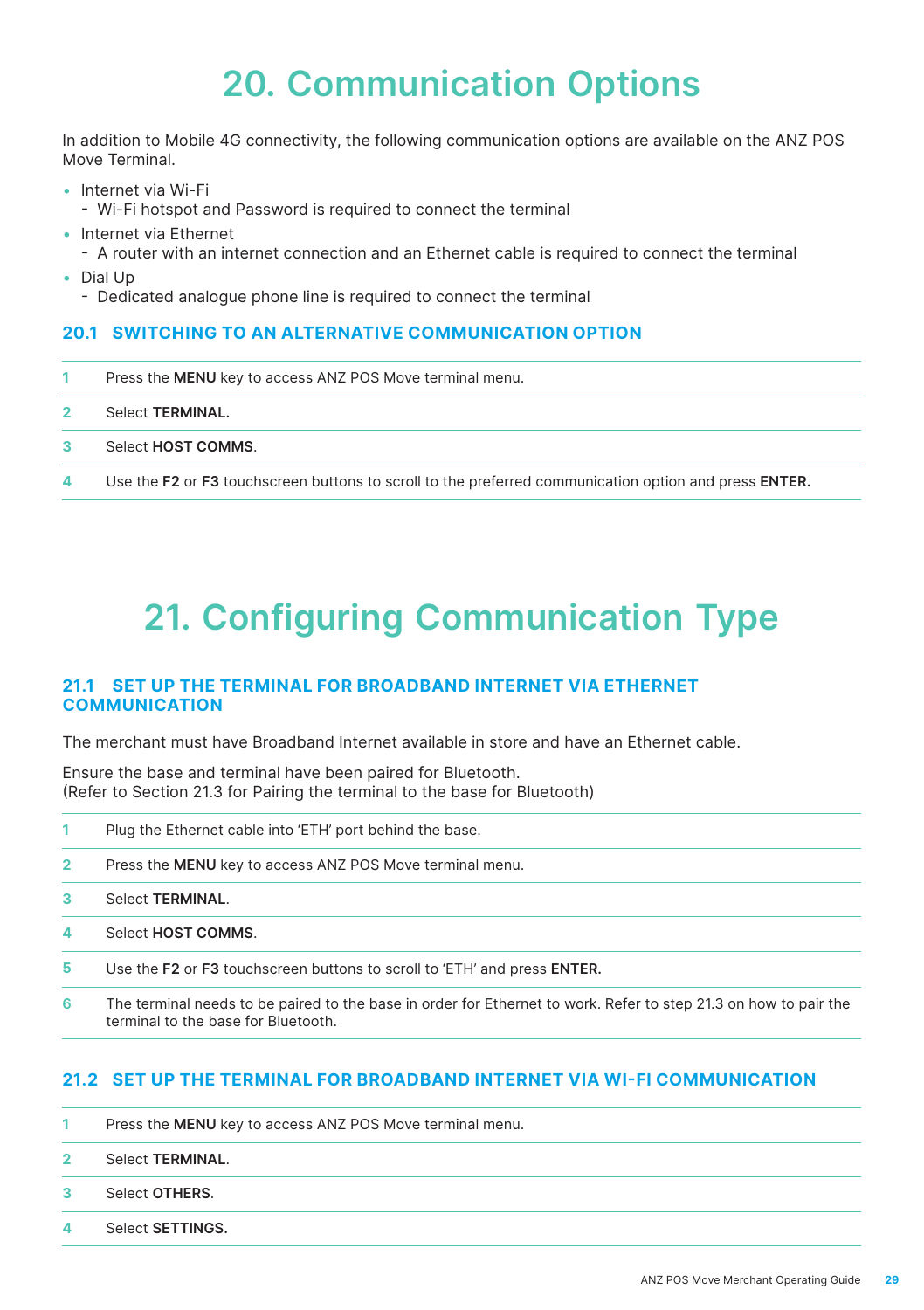- <span id="page-29-0"></span>Select **WIFI**.
- Press '**Enable**' to enable Wi-Fi.
- Press **Scan Networks** to find the available Wi-Fi networks.
- Select the required network.
- Use the onscreen keypad to enter the password for the selected Wi-Fi network and then press **ENTER.**
- When the password is entered correctly the message '**New Profile OK**' displays. The Wi-Fi symbol in the status header of the terminal will turn green.

### **21.3 PAIR THE TERMINAL AND BASE FOR BLUETOOTH**

| 1              | Place the ANZ POS Move terminal onto the base.                                                 |
|----------------|------------------------------------------------------------------------------------------------|
| $\overline{2}$ | Press the <b>MENU</b> key to access ANZ POS Move terminal menu.                                |
| 3              | Select <b>TERMINAL</b> .                                                                       |
| 4              | Select OTHERS.                                                                                 |
| 5              | Select <b>SETTINGS</b> .                                                                       |
| 6              | Select <b>BLUETOOTH</b> .                                                                      |
| 7              | Using the touchscreen, select 'Switch On'. If this option is not there skip this step.         |
| 8              | Select Base > Association > New Base.                                                          |
| 9              | The terminal will associate with the base and display 'Association Successful' when completed. |
| 10             | The Bluetooth icon on the screen will become green to indicate successful pairing.             |

# **22. ANZ POS Move Terminal – Integrated**

### **22.1 HOW TO INSTALL ANZ POS MOVE TERMINAL – INTEGRATED**

For new terminal installations, please contact your IT support team or Point of Sale (POS)Vendor for installation instructions before you follow the below steps.

Please plug in the terminal's base to your Point of Sale using either the serial or USB Cable provided. Connect the base to a power outlet using the provided power cable. Once the terminal is connected to the base, please follow the below instructions when installing your terminal.

### **Associate with Base**

| $\mathbf{1}$ | Place the ANZ POS Move terminal onto the base.           |
|--------------|----------------------------------------------------------|
| $\mathbf{2}$ | Press the MENU key to access ANZ POS Move terminal menu. |
| 3            | Select <b>TERMINAL</b> .                                 |
| Δ            | Select OTHERS.                                           |
| 5            | Select <b>SETTINGS</b> .                                 |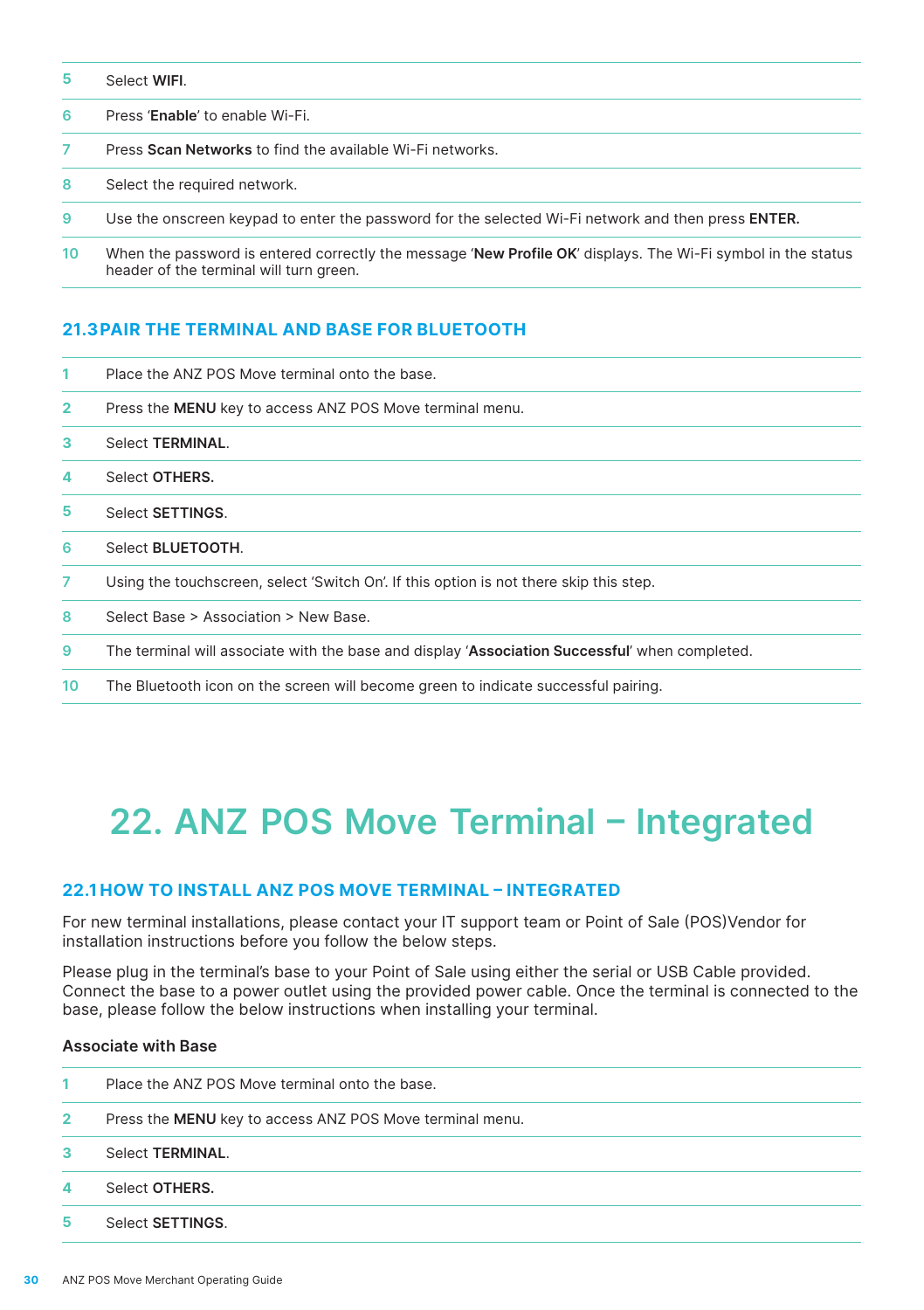| 6  | Select <b>BLUETOOTH.</b>                                                                       |
|----|------------------------------------------------------------------------------------------------|
|    | Using the touchscreen, select 'Switch On'. If this option is not there skip this step.         |
| 8  | Select Base > Association > New Base.                                                          |
| 9  | The terminal will associate with the base and display 'Association Successful' when completed. |
| 10 | The Bluetooth icon on the screen will become green to indicate successful pairing.             |

# **Configuring Communications Mode**

| Press the <b>FUNC</b> key.                                                                                                                                                                                                                                                                   |
|----------------------------------------------------------------------------------------------------------------------------------------------------------------------------------------------------------------------------------------------------------------------------------------------|
| Key in 6 and press <b>ENTER.</b>                                                                                                                                                                                                                                                             |
| Your ANZ POS Move terminal has a SIM card in the back (either Optus or Telstra). If you are unsure what SIM<br>card is in the terminal you can check by looking at the top left corner of the terminal to see if it displays Optus<br>or Telstra. Note: The terminal needs to be powered on. |

Press the **F2** touchscreen button to scroll to Optus or Telstra (as identified in the above step) and press **ENTER.**

### **Configuring Terminal ID**

| Press the FUNC key. |  |
|---------------------|--|
|---------------------|--|

- Key in **3** and press **ENTER.**
- Type in **Access Code 0240** and press **ENTER.**
- Type in your 11 digit Terminal ID and press **ENTER**.
- Press **CANCEL** to accept the changes and return to the idle screen.

#### **Set Terminal to Integrated Mode**

- Press the **FUNC** key.
- Key in **2** and press **ENTER.**
- Type in **Access Code 0240** and press **ENTER.**
- The Terminal ID will display on the screen, press **ENTER**.
- At **INTERFACE TYPE**, press the F2 touchscreen button to scroll to **PCEFTPOS** then press **ENTER.**
- At **ETHERNET SETTINGS**, press the **F2** touchscreen button to scroll to **SKIP** and press **ENTER.**
- Press **CANCEL** to complete Interface change and return to the main ANZ Worldline Payment Solutions screen.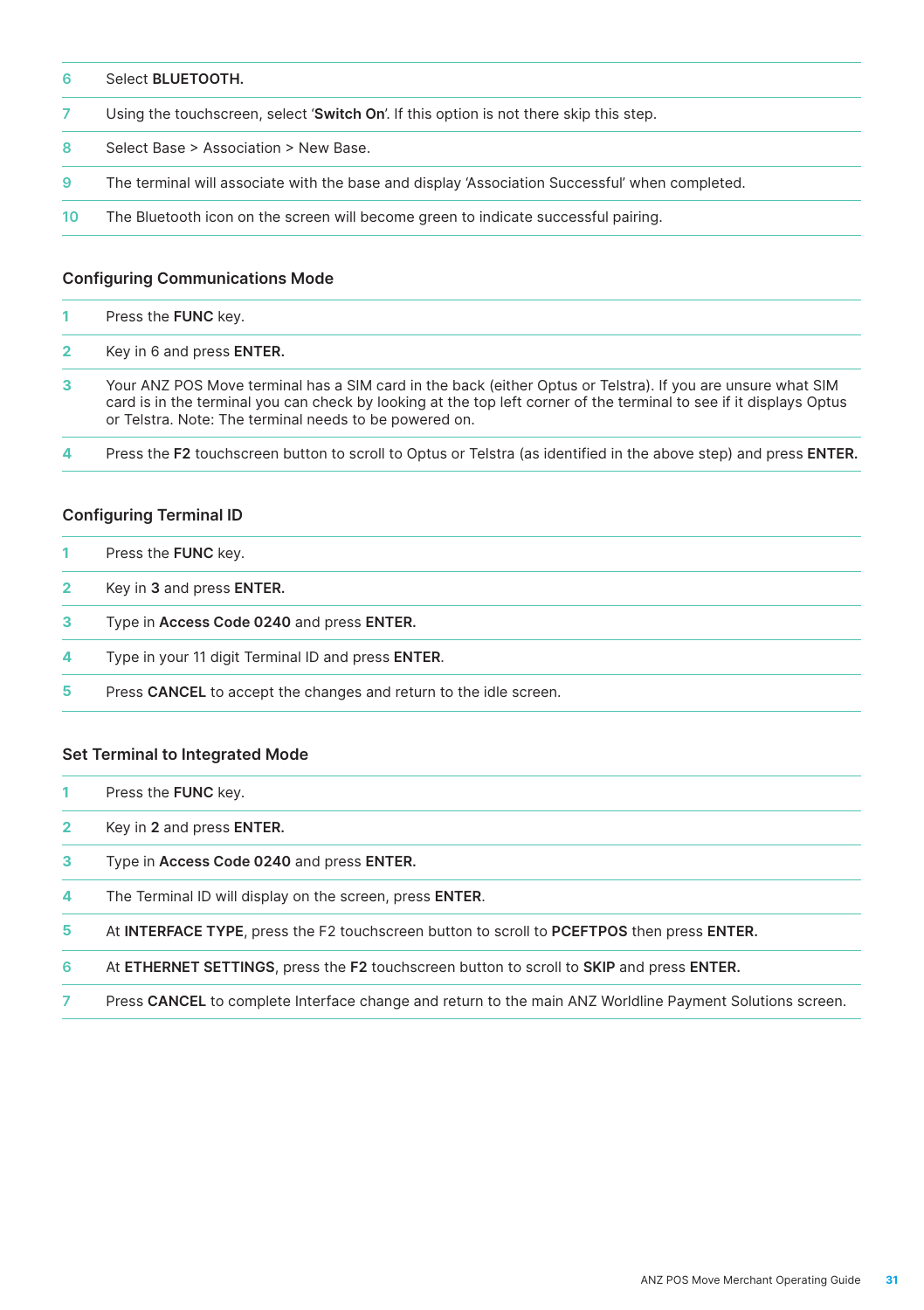#### **Configuring Cable Type – USB Cable**

| Press the FUNC key. |  |
|---------------------|--|
|                     |  |

- Key in **11112227** and press **ENTER.**
- Terminal displays '**CONFIGURE TERMINAL COMMS?**', press **ENTER.**
- Terminal displays '**POS COMMS METHOD**', use the **F2** touchscreen button to select **SERIAL** and press **ENTER**.
- Use the **F2** touchscreen button to select **USB SLAVE** and press **ENTER.**
- Terminal displays PROTOCOL, use the **F2** touchscreen button to select **VLI 38400** and press **ENTER.**
- The terminal will return to the main ANZ Worldline Payment Solutions idle screen.

### **Configuring Cable Type – Serial Cable**

- Press the **FUNC** key.
- Key in **11112227** and press **ENTER.**
- Terminal displays '**CONFIGURE TERMINAL COMMS?**', press **ENTER.**
- Terminal displays '**POS COMMS METHOD**', use the **F2** touchscreen button to select **SERIAL** and press **ENTER**.
- Use the **F2** touchscreen button to select **COMO 0** or **COM0 1** and press **ENTER.**
- Terminal displays PROTOCOL, use the **F2** touchscreen button to select **ASYNC DLE 9600** and press **ENTER.**
- The terminal will return to the main ANZ Worldline Payment Solutions idle screen.

#### **TMS Logon**

|              | Press the <b>FUNC</b> key.                                                                             |
|--------------|--------------------------------------------------------------------------------------------------------|
| $\mathbf{2}$ | Key in 102 and press <b>ENTER.</b>                                                                     |
| $\mathbf{3}$ | Terminal will begin to do a TMS download.                                                              |
| 4            | When completed the terminal will display 'TMS ACTION FINISHED' and return to the ANZ Worldline Payment |

#### **Terminal Initialisation**

Press the **FUNC** key.

Solutions idle screen.

- Key in 110 and press **ENTER.**
- Terminal will begin perform an initialisation.
- When completed the terminal will display '**LOGON APPROVED**' and return to the ANZ Worldline Payment Solutions idle screen.

**Note:** If the screen does not display 'LOGON IN PROGRESS PLEASE WAIT' contact ANZ Worldline Payment Solutions on 1800 039 025 for further assistance. If you have an activation/reference number, please have the number handy.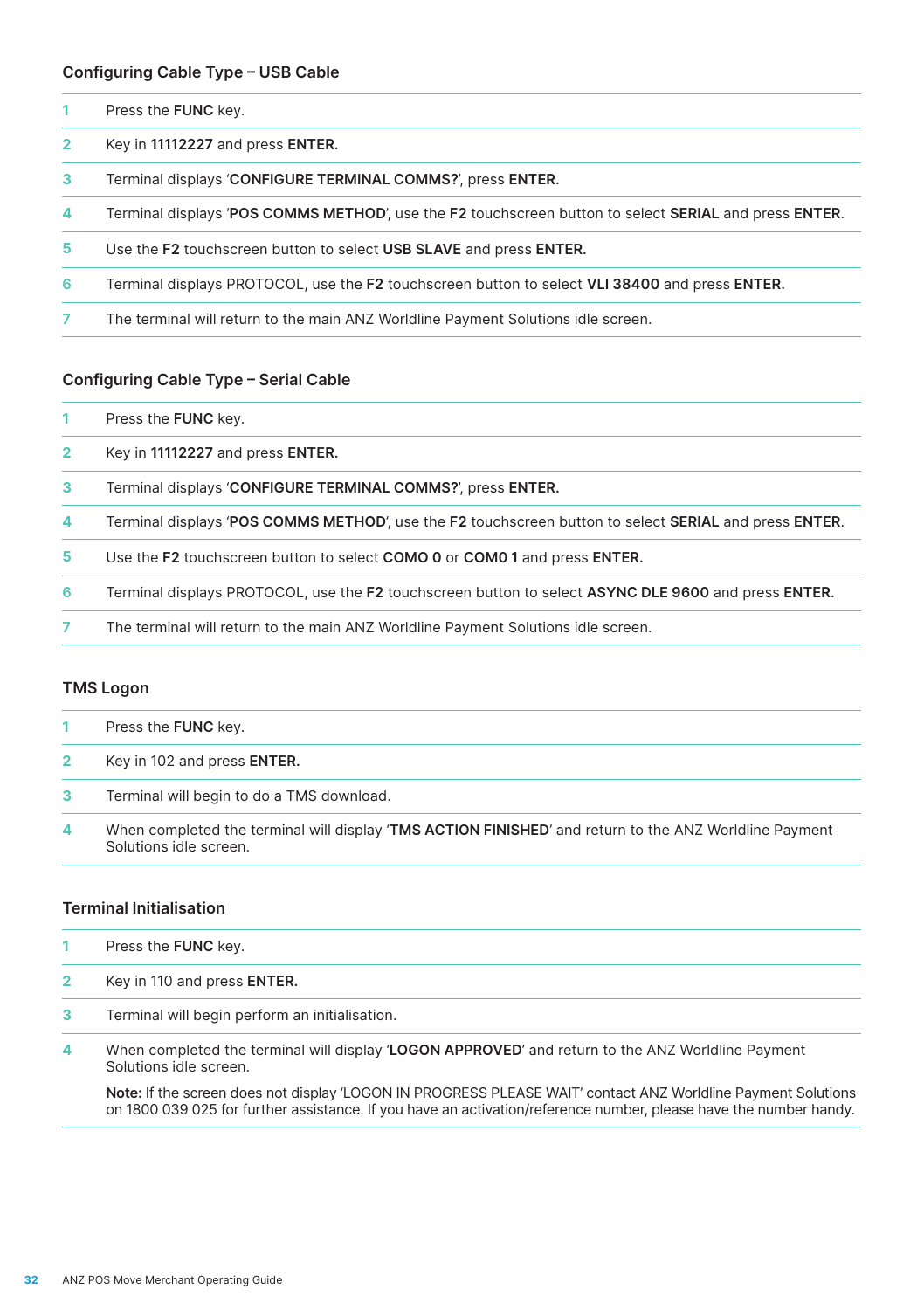# <span id="page-32-0"></span>**23. Common Terminal Error Messages**

Below is a list of decline transaction responses you may come across while operating your ANZ POS Move terminal.

Please contact ANZ Worldline Payment Solutions (24/7) on 1800 039 025 if you are unable to resolve an issue or encounter a decline response not listed below.

| <b>Terminal Display</b>                         | Code           | Description                                                                                                       |
|-------------------------------------------------|----------------|-------------------------------------------------------------------------------------------------------------------|
| <b>TRAN CANCELLED</b><br><b>SYSTEM ERROR N9</b> | N9             | The terminal is unable to activate an application as there is a<br>reversal, EFB or tip transaction/s in the SAF. |
| CARD NOT ACCEPTED                               | TB             | Card not supported by CPT.                                                                                        |
| <b>TRAN DECLINED</b><br><b>NO CASH ON CR</b>    | TE             | No Cash-Out on credit account allowed.                                                                            |
| <b>TRAN CANCELLED</b><br><b>SYSTEM ERROR TF</b> | TF             | Initialisation required.                                                                                          |
| CARD MUST BE<br><b>SWIPED</b>                   | <b>TK</b>      | No manual card entry.                                                                                             |
| <b>TRAN DECLINED</b><br><b>SIGNATURE ERROR</b>  | TL             | Signature declined.                                                                                               |
| TIMEOUT EXPIRED                                 | <b>TM</b>      | Operator timeout.                                                                                                 |
| <b>AMOUNT EXCEEDS</b><br>PINPAD LIMIT           | <b>TR</b>      | Card limit exceeded.                                                                                              |
| <b>TRAN CANCELLED</b><br><b>SYSTEM ERROR TT</b> | <b>TT</b>      | Pre-auth batch full.                                                                                              |
| EFB DISALLOWED<br><b>SAF BATCH FULL</b>         | TU             | Batch full.                                                                                                       |
| <b>DECLINED CALL YOUR BANK</b>                  | TV             | EMV SDA error.                                                                                                    |
| <b>TRAN CANCELLED</b><br>NOT AUTHORISED         | <b>TW</b>      | Authorisation declined.                                                                                           |
| CARD NOT ACCEPTED                               | <b>TY</b>      | Card rejected by CPT.                                                                                             |
| <b>TRAN CANCELLED</b><br><b>NO RESPONSE</b>     | X <sub>0</sub> | No host response.                                                                                                 |
| <b>CARD EXPIRED</b>                             | X <sub>2</sub> | Card expired.                                                                                                     |
| CASH-OUT NOT ALLOWED                            | X <sub>5</sub> | No cash on credit account.                                                                                        |
| <b>TRAN CANCELLED ERROR 02</b>                  | X <sub>6</sub> | Incoming TID mismatch.                                                                                            |
| TRAN CANCELLED ERROR 05                         | X7             | Incoming MAC error.                                                                                               |
| <b>TRAN CANCELLED</b><br>SYSTEM ERROR X8        | X <sub>8</sub> | PDU error returned (see notes below).                                                                             |
| PDU ERROR 6xx-xx                                | X8             | Secondary error/ information display (TMS logon only).                                                            |
| <b>TRAN CANCELLED</b><br><b>SYSTEM ERROR X9</b> | X <sub>9</sub> | CNP header length error.                                                                                          |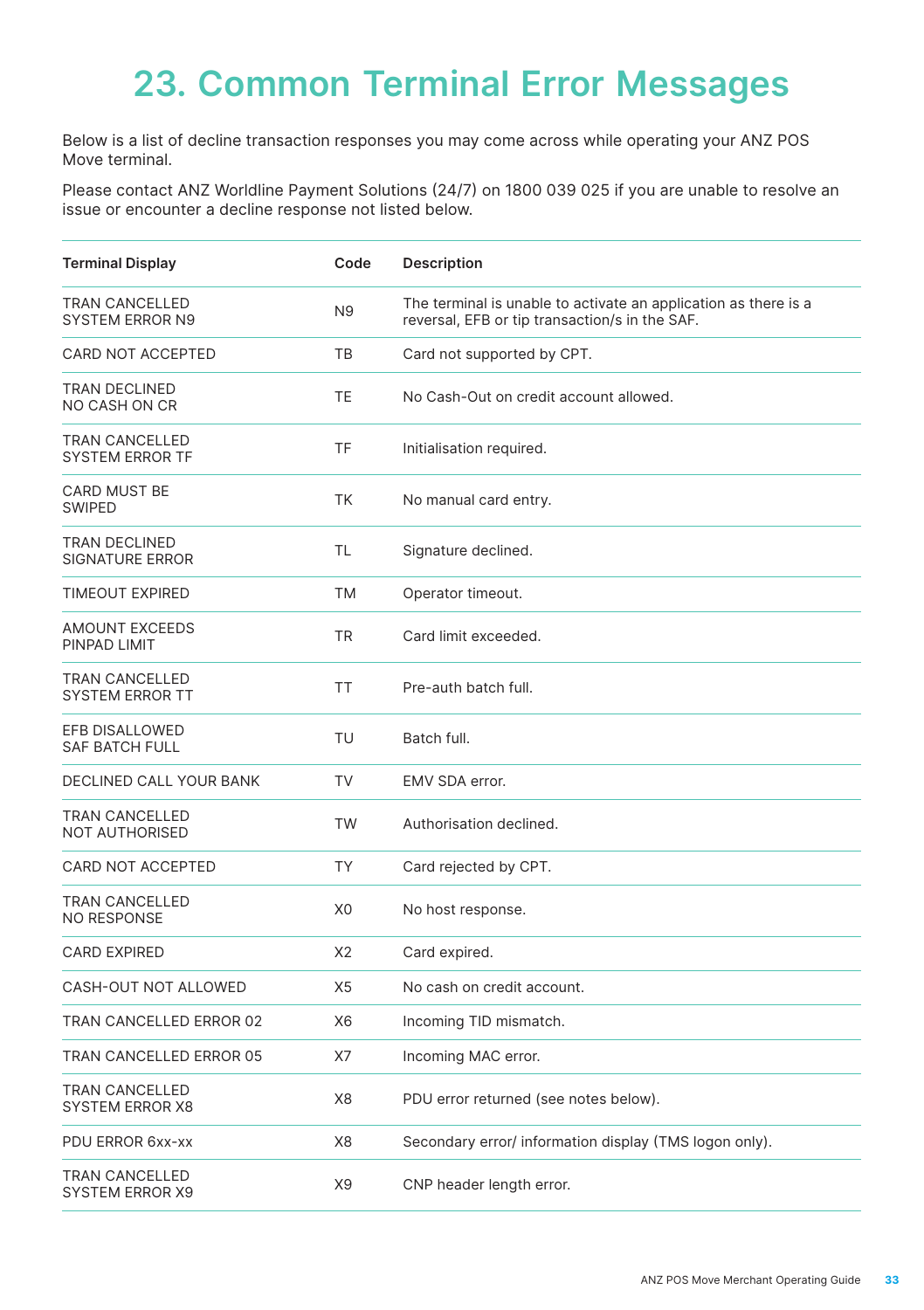| <b>TRAN CANCELLED</b><br><b>SYSTEM ERROR XA</b> | XA             | CNP destination error.                                                                           |
|-------------------------------------------------|----------------|--------------------------------------------------------------------------------------------------|
| <b>TRAN CANCELLED</b><br><b>MSG TYPE ERROR</b>  | XC             | Incoming message type mismatch.                                                                  |
| <b>CARD NUMBER INVALID</b>                      | XD             | Card failed LUHN check.                                                                          |
| INVALID EXPIRY DATE                             | XE             | Invalid expiry date entered.                                                                     |
| <b>TRAN CANCELLED</b><br>INVALID TRAN           | <b>XF</b>      | Invalid transaction request.                                                                     |
| <b>TRAN CANCELLED</b><br>ERROR 03               | XH             | Stan mismatch.                                                                                   |
| <b>TRAN CANCELLED</b><br><b>SYSTEM ERROR XJ</b> | XJ             | Valid message received on the RS232 port while the terminal is<br>attempting to contact the TMS. |
| <b>TRAN CANCELLED</b><br><b>STATUS UNKNOWN</b>  | XL             | No host response<br>(pre-authorisation cancellation).                                            |
| <b>MODER ERROR RETRY?</b><br>YES/NO             | Z <sub>0</sub> | Modem error.                                                                                     |
| NO LINE RETRY?<br>YES/NO                        | Z1             | No dial tone detected.                                                                           |
| NO ANSWER RETRY?<br>YES/NO                      | Z <sub>2</sub> | No answer.                                                                                       |
| NUMBER BUSY RETRY?<br>YES/NO                    | Z <sub>3</sub> | Number busy.                                                                                     |
| <b>HOST NO INVALID</b>                          | Z <sub>4</sub> | No host phone number entered into terminal.                                                      |
| POWER FAIL                                      | Z <sub>5</sub> | Power failure during a transaction.                                                              |
| ERROR 01                                        | Z6             | No carrier detected.                                                                             |
| LINE IN USE                                     | Z <sub>8</sub> | Line in use - multi-drop.                                                                        |
| NO LAN POLL                                     | Z9             | Error on multi-drop LAN.                                                                         |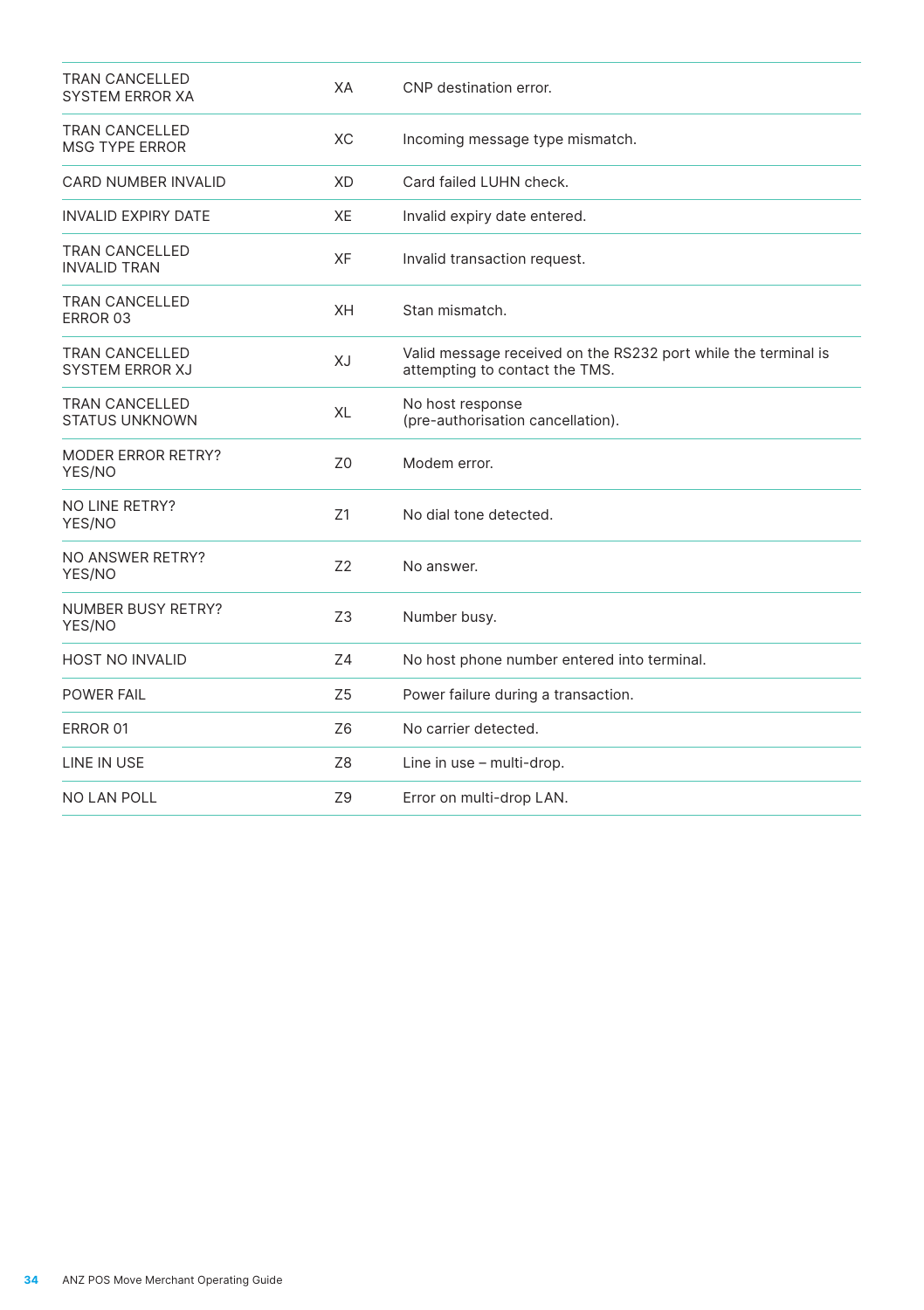# <span id="page-34-0"></span>**24. Filing and Retention of Transaction Records and Vouchers**

Please make sure you retain your copies of manual credit card, cheque and savings account transaction Vouchers, Transaction Records and all MOTO Transaction Records and associated order details in a secure place for a period of 30 months from the date of the transaction or such other period required by card schemes, Law or notified by ANZ Worldline Payment Solutions.

For easy retrieval of Vouchers and Transaction Records, it is recommended to file them in date order.

Check your Vouchers and Transaction Records against your monthly ANZ Worldline Payment Solutions Merchant Statement.

Ensure all Vouchers and Transaction Records are destroyed after 30 months, preferably by shredding or tearing into small pieces.